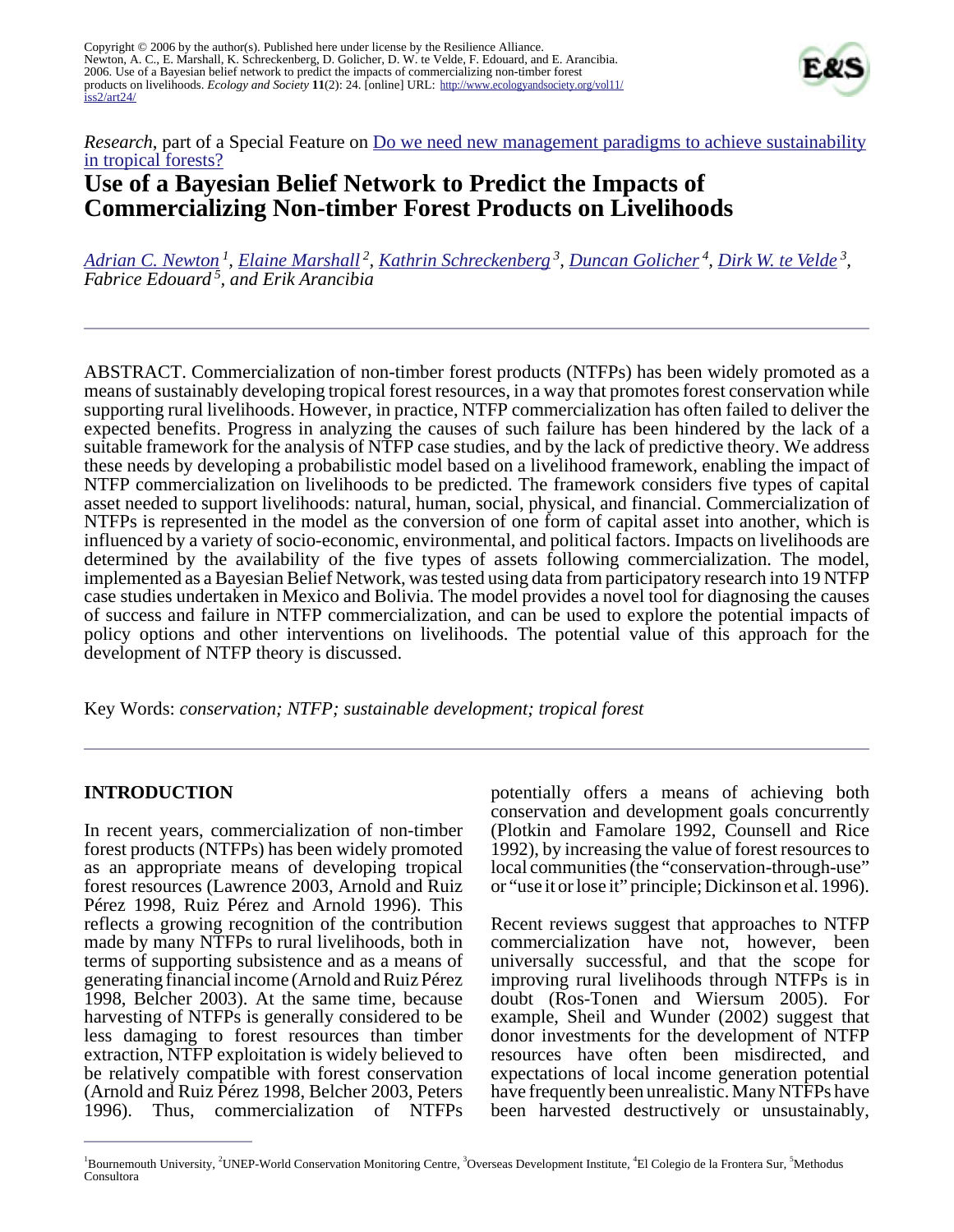resulting in resource degradation (Peters 1996). In a comprehensive review of NTFP commercialization, Neumann and Hirsch (2000) indicate that sale of NTFPs often tends to provide a low level of income for the poorest section of communities, rather than providing a method of socioeconomic advancement. The NTFP trade may actually perpetuate poverty rather than alleviate it (Neumann and Hirsch 2000). Belcher (2003) notes that the term "NTFP" encompasses a very wide range of forest products and marketing systems, and although some NTFPs appear to be successful in alleviating poverty and contributing to forest conservation, others are harvested very intensively in a manner that results in some stakeholders being excluded from the process.

Given that NTFPs are highly diverse in terms of their ecological and socioeconomic characteristics, there is a need to define which NTFPs have particular potential for development, and under what conditions their use is likely to make a positive contribution to both human livelihoods and forest conservation (Belcher 2003, Lawrence 2003). Such information would help reduce the misdirection of donor investments identified by Sheil and Wunder (2002). However, the high diversity of NTFPs challenges the development of a firm theoretical framework that would enable the potential impacts or outcomes of NTFP commercialization to be predicted. The scientific literature relating to NTFPs, although copious, tends to be characterized by detailed investigations of individual case studies, with relatively little attention given to synthesis, generality, or theory (Neumann and Hirsch 2000). Such developments have been hampered by the lack of an analytical framework that would enable the results from different case studies to be integrated and compared (Arnold and Ruiz Pérez 1996).

Researchers at the Center for International Forestry Research (CIFOR), in Indonesia, have recently developed an analytical approach for classifying NTFP case studies and assessing their development potential, using multivariate statistical approaches. The method aims to simplify the diversity of NTFP case studies by identifying "typologies," or groups of case studies sharing common characteristics. The initial analysis using this method described by Ruiz Pérez and Byron (1999) was based on only nine case studies, limiting the generality of the results (Marshall et al. 2003). However, more recently, the approach has been applied to a much larger number (61) of case studies (Ruiz Pérez et al. 2004). Results

were used to group cases into classes according to different household economic strategies, each of which varied in their degree of dependence on NTFPs as a source of income. Such analyses may be of value in highlighting broad groupings of NTFP case studies. However, the existence of discrete strategies remains open to doubt; rather, the data presented by CIFOR illustrate continuous variation among the case studies with respect to the variables considered. In addition, these analyses provide little insight into the relationship between the characteristics of an NTFP and the impact of its commercialization on livelihoods or natural resources. The main limitation of the CIFOR approach is its dependence on correlation; even when relationships are defined, no causation can be inferred.

In this paper, we describe an alternative approach to analyzing the characteristics of different NTFP case studies. Specifically, our objective was to develop a method that would enable the impact of NTFP commercialization on livelihoods to be predicted on the basis of scoring a common set of attributes. In order to make such predictions, some form of modeling approach is required. Progress with developing predictive models of NTFP commercialization has been very limited to date (Arnold and Ruiz Pérez 1998). Most of the models that are available are entirely conceptual in nature (Wilkie and Godoy 1996, Homma 1996). As noted by Arnold and Ruiz Pérez (1998), deterministic models for the management and use of NTFPs are likely to have limited applicability because of the complexity and variability of the situations under which NTFP commercialization takes place. Furthermore, as interdisciplinarity is an essential feature of NTFP research (Neumann and Hirsch 2000), an analytical framework is required that enables different forms of information to be integrated and analyzed, including qualitative and quantitative data drawn from ecological, economic, and social research.

We propose that Bayesian Belief Networks (BBNs) provide an appropriate method for developing predictive models of NTFP commercialization. This method represents information in the form of probabilities, enabling many different sources of data to be integrated and analyzed according to a common framework. The use of a probabilistic, rather than a deterministic, approach to modeling also avoids many of the problems described by Arnold and Ruiz Pérez (1998). Presentation of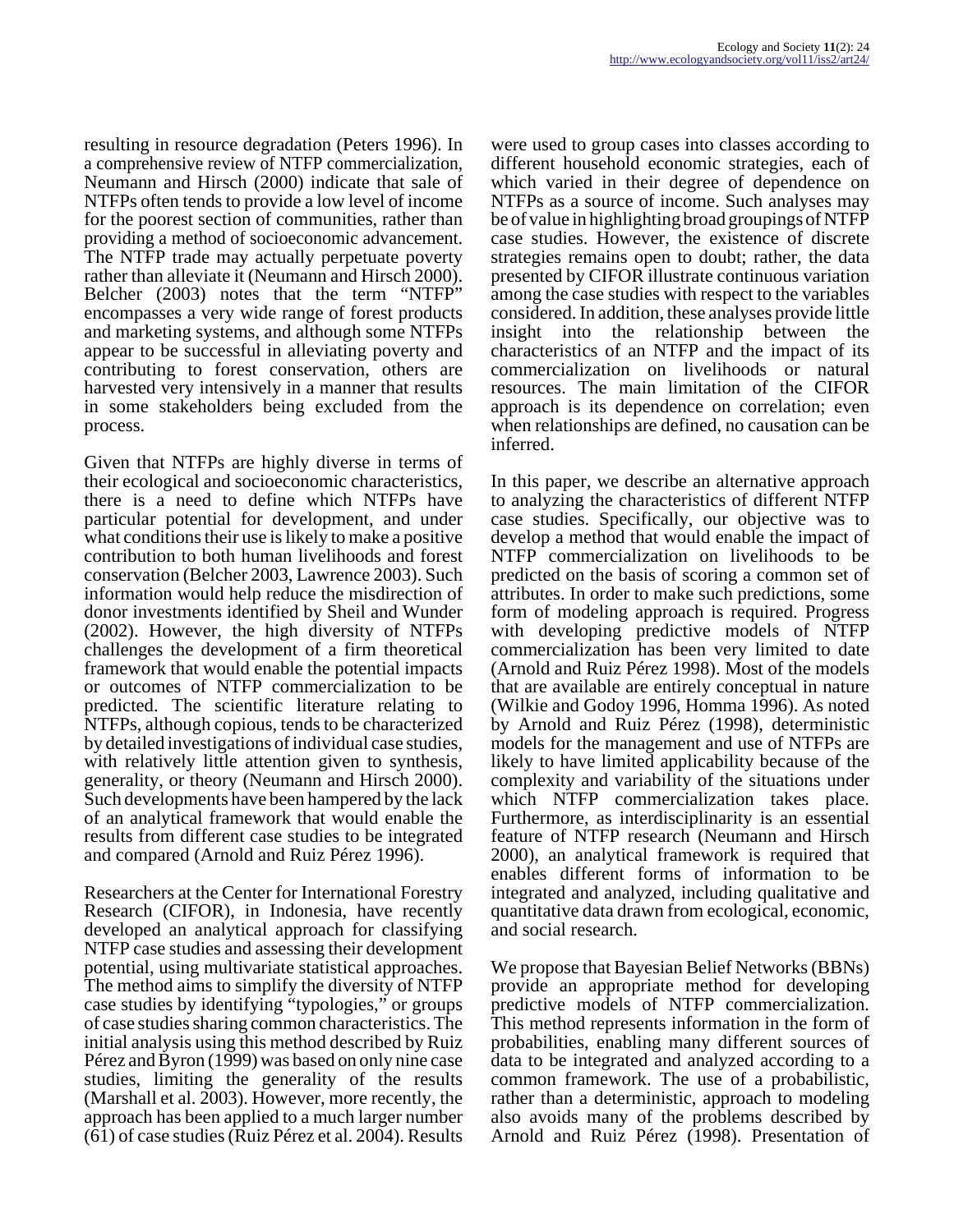model output in the form of probabilities has the added advantage of being relevant to the needs of decision makers, who in the context of NTFPs require an assessment of risk associated with a particular investment option.

Here, we provide a brief description of BBNs and their application to management of natural resources (Append. 1). We then describe the construction of a BBN to predict the livelihood impacts of NTFP commercialization, according to an analytical framework focusing on the different capital assets required to support livelihoods. The BBN described here was designed to incorporate information generated by an interdisciplinary research project (CEPFOR) that examined the factors influencing NTFP commercialization in 19 case studies from Mexico and Bolivia (Marshall et al. 2003, 2006). We validate the BBN using field data gathered by this project, and illustrate how the BBN can be used as a model to predict the impacts of NTFP commercialization on livelihoods and to explore the potential impacts of policy interventions. The contribution of this model to development of a general theory of NTFP management and use is then discussed.

# **METHODS**

#### **Development of an Analytical Framework**

We employed the Department for International Development (DFID) "livelihoods framework" described by Ashley and Carney (1999) and DFID (1999) as a basis for constructing the BBN (Append. 2). This assumes that people require a range of assets (including both material and social resources) in order to achieve positive livelihood outcomes. Five different types of capital asset are considered: natural, physical, human, financial, and social (for definitions, see Append. 2). Following this approach, we consider that communities and individuals involved in NTFP commercialization will require access to each of these five types of assets in order for commercialization to be successful. Furthermore, we propose that the process of NTFP commercialization can be considered as the conversion of one form of capital asset into another. Principally, during NTFP commercialization, natural capital will be converted into financial capital, but during this process the availability of other forms of capital (human, social,

and physical) is also likely to change (Fig. 1). The dynamics of the availability of different assets define the potential impact of NTFP commercialization on livelihoods.

## **Construction of the BBN**

The BBN was constructed, using Hugin Developer 6.3 (<http://www.hugin.com/>), by creating nodes for each of the five types of capital asset, each of which was given two possible states, "high" and "low," representing the amount of capital available before commercialization. A second set of five nodes was created representing the change in capital assets available resulting from commercialization; these were given five possible states, namely "Large decrease," "Small decrease," "No change," "Small increase," and "Large increase." Each of the nodes representing the availability of capital assets before commercialization was linked to each of the nodes representing change in capital assets resulting from commercialization (Fig. 2).

Results from CEPFOR were used to identify a list of factors that were found to most influence the process of NTFP commercialization. The CEPFOR project investigated 19 NTFP commercialization case studies in Bolivia and Mexico (Marshall et al. 2003, 2006, te Velde et al. 2006) (Table 1), with the explicit aim of identifying the factors influencing success of commercialization. Factors were included on the list if they were identified by the participatory research methods or the statistical analysis of household data collected (see Append. 3, and Marshall et al. 2006). A total of 66 factors were identified, which included the biological characteristics of the products being traded, the socioeconomic characteristics of the producer communities, and the characteristics of the market chains (Append. 3). Each of the factors was then scored for all of the 19 case studies. Scoring was performed by members of the research team familiar with all of the case studies, and was based on all the evidence collected during the CEPFOR research. A complete set of the factors and scores is appended (Append. 7); those factors that most commonly limited commercialization are listed in Table 2. In the BBN, each factor was represented as an individual node, linked to one of the five nodes representing capital asset types available before commercialization. Factors were grouped according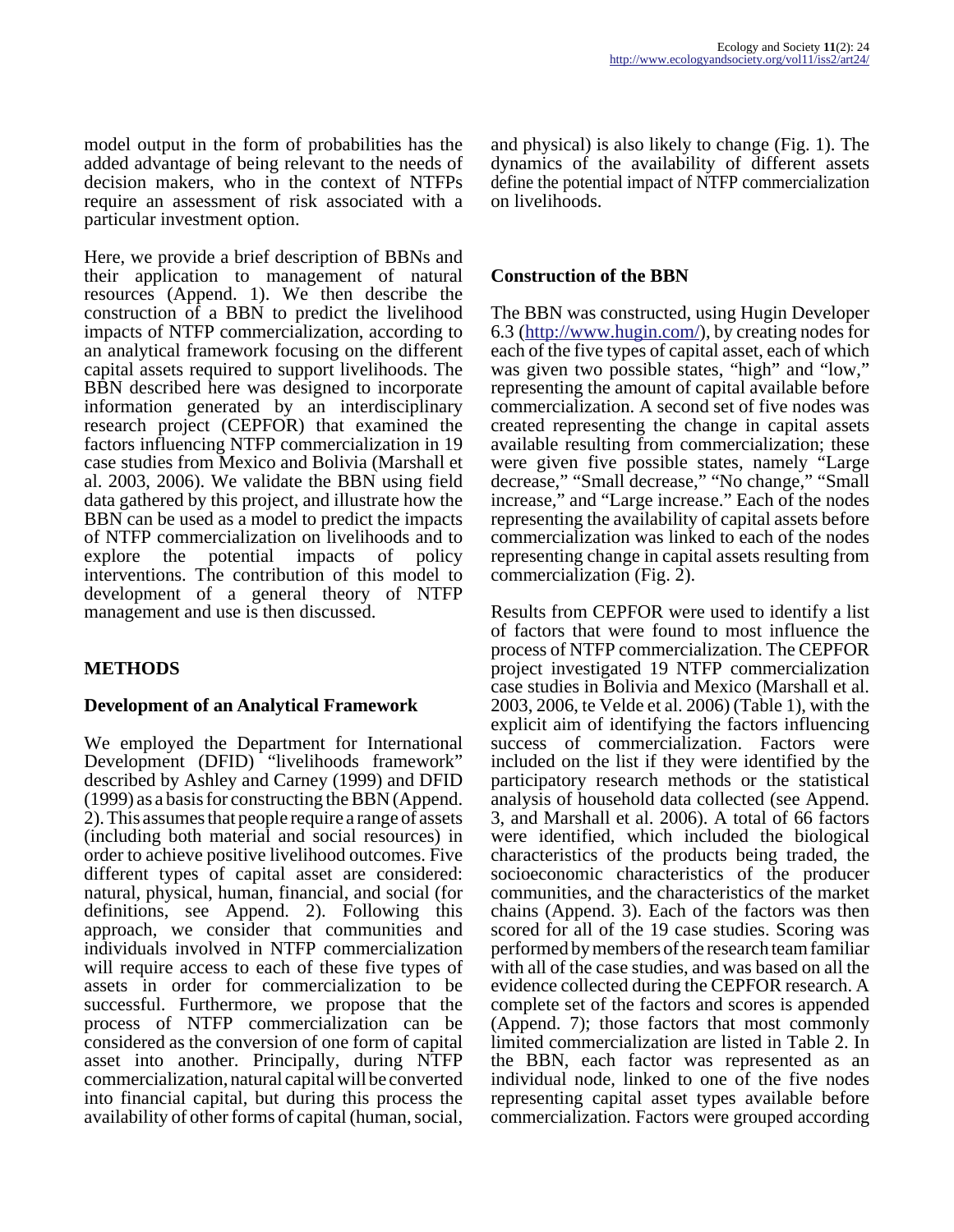**Fig. 1.** Analytical framework for assessing the impact of NTFP commercialization on livelihoods. According to the DFID livelihood framework (see text), five types of capital asset are required to support livelihoods (natural, physical, social, human, financial), which are represented here as a pentagon. Availability of these assets before commercialization is influenced by a range of environmental, political, and socioeconomic factors. The process of NTFP commercialization results in a change in the availability of capital assets, which determines the impact on livelihoods.



to capital type, such that each factor was linked to a node representing only a single type of capital asset. The assignment of factors to capital types was performed by the project team, on the basis of expert judgement. Definition of the states of each node, and the Conditional Probability Tables (CPTs) associated with each node, are described in Append. 4.

# **RESULTS**

For the purposes of validating the BBN, two entirely independent data sets were used: one was used as input to the model, and the other was used to test the predictions made. For the former, the scores for each factor generated by the project team on the basis of the research results were used to instantiate the factor nodes for each NTFP case study individually (see Append. 1). Each of the 19 NTFP case studies was saved as a separate BBN case file that could subsequently be reloaded into the network.

A second data set was developed to test the predictions made using the model. This focused on an assessment of the impacts of NTFP commercialization on the communities and

households that are actively involved in the commercialization process. A scoring exercise was performed by the staff of partner NGOs associated with the CEPFOR project, who were each familiar with the individual NTFP case studies, having worked directly with the communities involved. This group of experts was invited to assess the impacts of NTFP commercialization on livelihoods using a set of indicators developed by CIFOR (Kusters et al. 2005). These "CIFOR indicators" were developed according to the DFID Livelihood Framework, and organized according to the five types of capital asset described previously. For each of the indicators, the experts were invited to score the impact of NTFP commercialization on the actors in the case study area over the past 10 years using a five-point scale: 2 ("strongly positive"), 1 ("positive"),  $0$  ("neutral"),  $-1$  ("negative"), and  $-2$ ("strongly negative"). Separate sets of indicators were employed for assessing impacts at both household and community scales. Full details of the indicators used are appended (Append. 8). Technical assistance was provided to each partner by one member of the core research team, to assist in the interpretation of the indicators, and to ensure that the scoring was undertaken in a consistent manner across all case studies.

The impact indicator scores were summed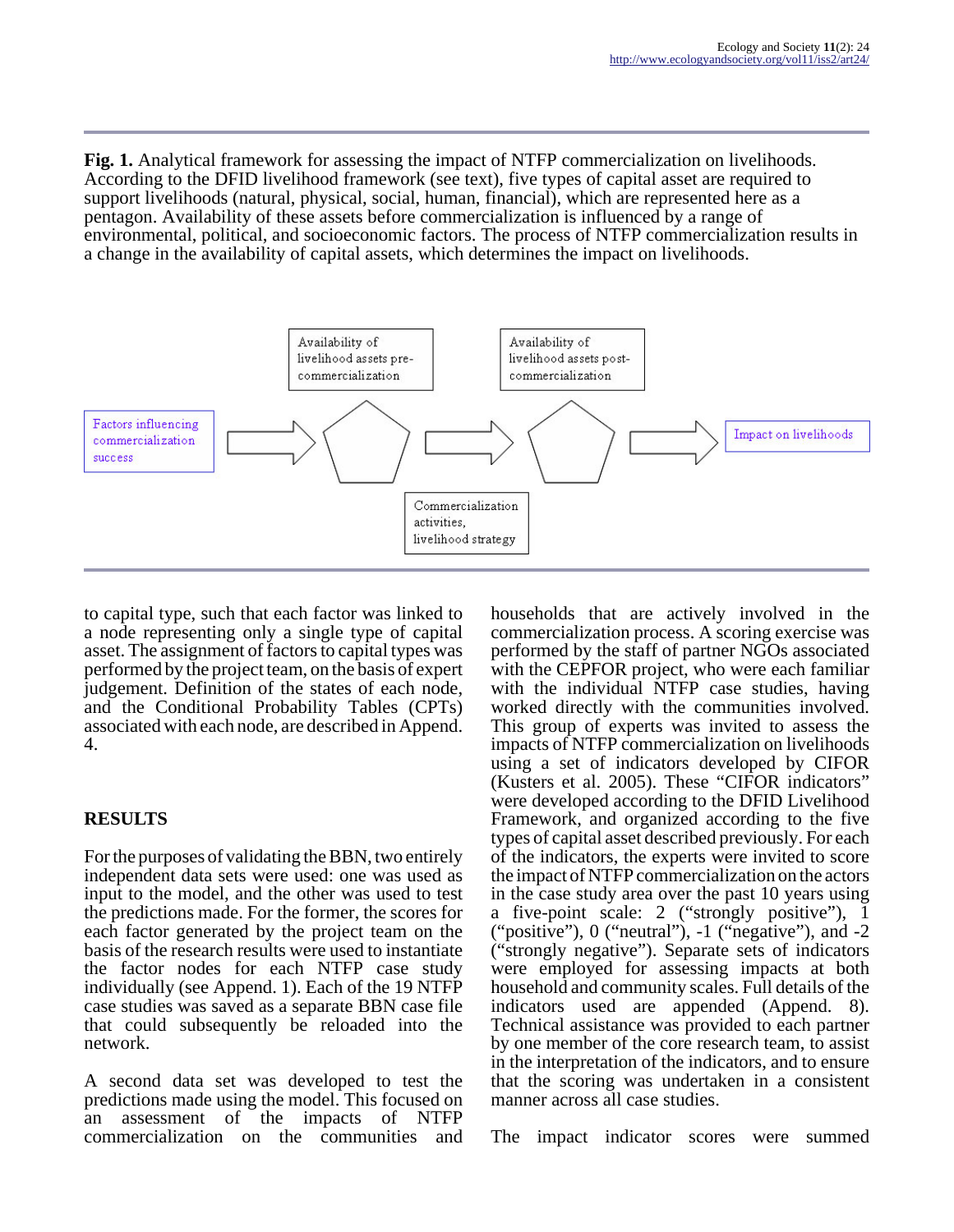**Fig. 2.** Structure of Bayesian Belief Network (BBN) used to model the impact of NTFP commercialization on livelihoods. Factors are grouped in terms of the type of capital asset that they influence: natural (light green), physical (dark green), social (yellow), human (blue), and financial (red). The availability of each type of asset before commercialization influences availability after commercialization (denoted A in each case). Post-commercialization asset availabilities determine the impacts on livelihoods at both household and community levels, represented by separate nodes in each case.



individually for each NTFP case study, pooling data for both household- and indicators. These values were then compared with model predictions for each individual NTFP case study. For this purpose, we used the summed probability values for the "Small increase" and "Large increase" states inferred for the nodes representing the change in assets resulting from commercialization. Data for the different asset types were pooled together for this analysis, but data for individual case studies were kept separate. When analyzed by regression, these two independent sets of values were found to be significantly related  $(r^2 =$  $0.66, P < 0.001$ ; Fig. 3). This indicates that the model is able to predict livelihood impact accurately, in terms of the degree of change in assets available, purely from the factor scores used to instantiate the factor nodes, which refer to the biological characteristics of the products being traded, the

socioeconomic characteristics of the producer communities, and the characteristics of the market chains. Predicted values were also analyzed as ranks, and again a significant positive relationship was found (Spearman rank correlation, *r* = 0.80, *P* < 0.001), indicating that the model is also able to predict the relative impacts of different NTFP cases on livelihoods.

As a further test, the frequencies of the different scores provided for the CIFOR livelihood indicators were calculated by pooling household- and community-level responses together, but treating each capital asset type separately. These were then regressed against the proportions of each of the five states inferred for the nodes representing the change in assets resulting from commercialization, including each capital type as a separate set of data points (Fig. 4). For this analysis, predictions were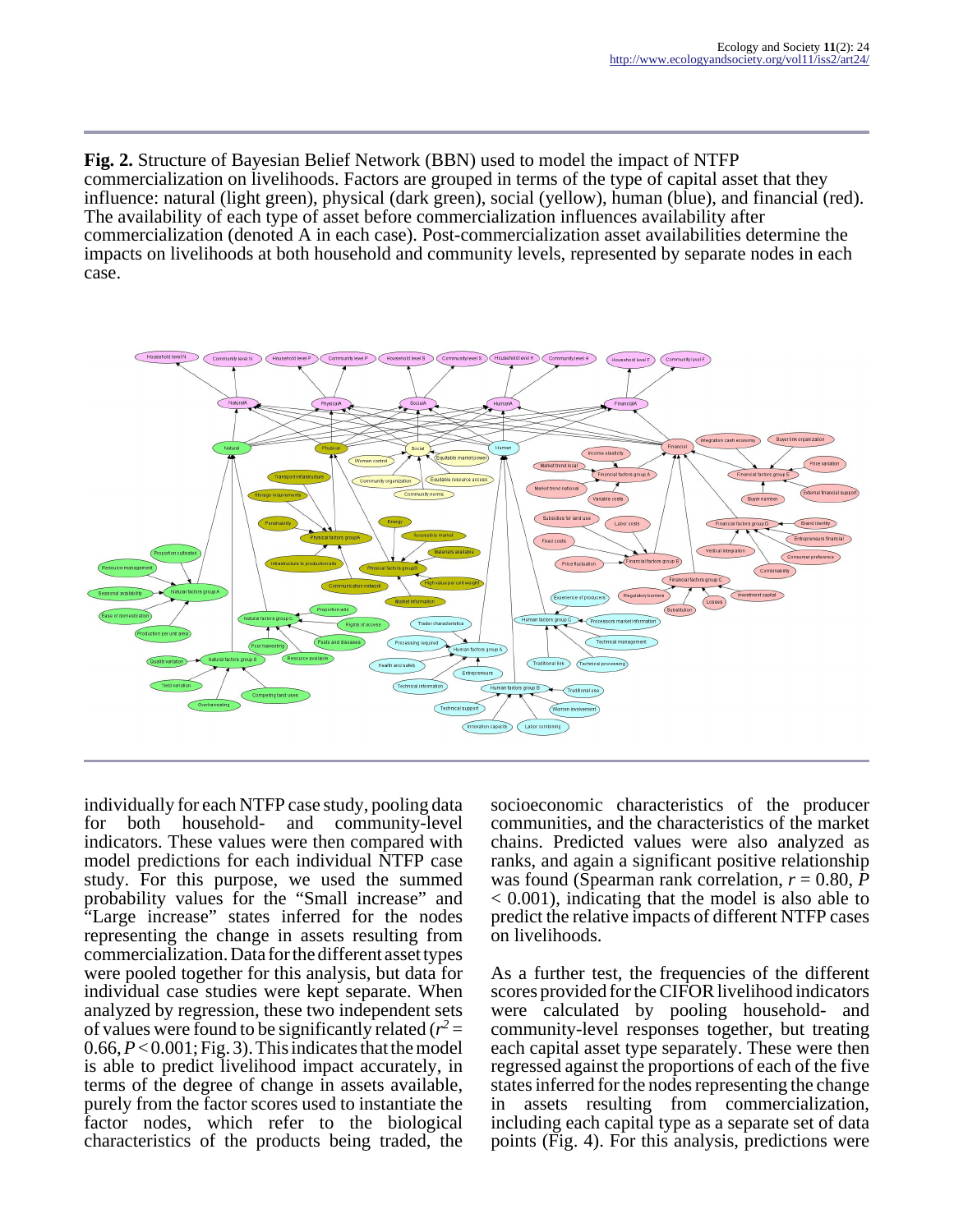| <b>Community Names</b>                                                                                           | Species Name                                                                                               | Part used and marketing chain                                                                                                                                        |
|------------------------------------------------------------------------------------------------------------------|------------------------------------------------------------------------------------------------------------|----------------------------------------------------------------------------------------------------------------------------------------------------------------------|
| Carmen del Emero, La Paz, Bolivia<br>San Silvestre, La Paz, Bolivia                                              | Theobroma cacao<br>Organic cocoa                                                                           | Bean extracted from seed pod and traded<br>Beans processed into cocoa paste                                                                                          |
| Santa Rosa Challana, La Paz, Bolivia<br>Tomachi, La Paz, Bolivia                                                 | Hevea brasiliensis<br>Natural rubber                                                                       | Trunk cut for latex and rubber goods<br>processed<br>Trunk cut for latex and latex rubber traded                                                                     |
| Pucasucho, La Paz, Bolivia                                                                                       | Clusia and <i>Protium</i> spp.                                                                             | Trunk cut for resin and incense traded                                                                                                                               |
| Pucasucho, La Paz, Bolivia                                                                                       | Clusia and Protium spp.                                                                                    | Trunk cut for resin and copal traded                                                                                                                                 |
| Carmen Surutú, Santa Cruz, Bolivia<br>Candelaria, Santa Cruz, Bolivia<br>Potrero San Rafael, Santa Cruz, Bolivia | Carludovica palmata<br>jipi japa palm                                                                      | Leaves dried and woven into jipi japa hats<br>Leaves dried and and woven into jipi japa<br>tourist crafts<br>Leaves dried and woven into jipi japa tourist<br>crafts |
| La Esperanza, Guerrero, Mexico<br>Topiltepec, Guerrero, Mexico                                                   | Brahea dulcis<br>soyate palm                                                                               | Leaves boiled, dried, plaited into strips, and<br>woven into hats, mats, etc.                                                                                        |
| La Esperanza, Guerrero, Mexico                                                                                   | Agave cupreata<br>Maguey                                                                                   | Heart of the <i>maguey</i> plant fermented to<br>produce traditional drink mexcal, for trade                                                                         |
| Santa Martha Latuvi, Oaxaca, Mexico                                                                              | Tricholoma magnivelare (Matsutake)<br>wild mushrooms                                                       | Fruiting body collected and exported fresh                                                                                                                           |
| San Antonio Cuajimoloyas, Oaxaco,<br>Mexico                                                                      | <i>Amanita caesarea</i> (hongos de huevo)<br>Cantharellus cibarius (duraznito)<br>Boletus edulis (porcini) | Fruiting body collected and sold fresh locally,<br>or dried for regional and national sale                                                                           |
| Arroyo Blanco, Oaxaco, Mexico<br>Agua Pescadito, Oaxaco, Mexico                                                  | Aechmea magdalenae<br>Pita                                                                                 | Fiber extracted from the leaves and cleaned<br>and combed into pita fiber sold for making<br>thread                                                                  |
| Monte Tinta, Oaxaco, Mexico                                                                                      | Chamaedorea elegans etc.<br>camedora palm                                                                  | Palm fronds collected and traded as bundles<br>of floral greens                                                                                                      |
| Santa Cruz Yagavila, Oaxaco, Mexico<br>San Miguel Tiltepec, Oaxaco, Mexico                                       | Chamaedorea tepejilote                                                                                     | Inflorescence (clusters of flowers) collected<br>and sold fresh as food                                                                                              |

# **Table 1.** Details of the case studies included in the CEPFOR project, which formed the basis of the BBN.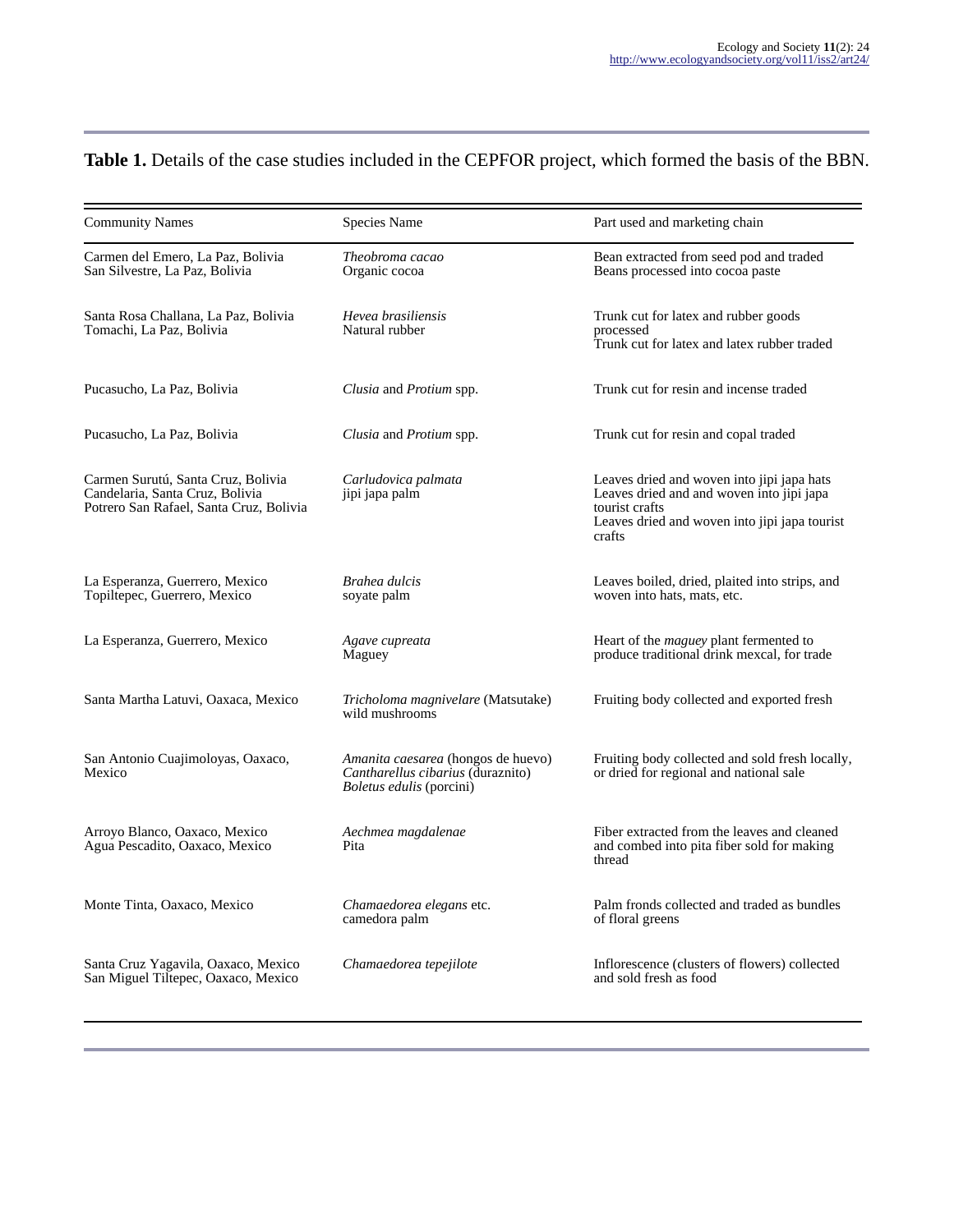| Factor                                                                                                                      | Percentage of case studies for<br>which the factor significantly<br>limits commercialization |
|-----------------------------------------------------------------------------------------------------------------------------|----------------------------------------------------------------------------------------------|
| Inequitable exertion of market power along the value chain                                                                  | 79%                                                                                          |
| Price of the product does not vary in response to changing costs of production                                              | 74%                                                                                          |
| Low development of the brand identity                                                                                       | 74%                                                                                          |
| Lack of an organization that links producers or processors to buyers                                                        | 74%                                                                                          |
| NTFP quality is adversely affected by poor harvesting methods                                                               | 74%                                                                                          |
| Limited amount of resource available                                                                                        | 68%                                                                                          |
| Lack of a communication network                                                                                             | 68%                                                                                          |
| NTFP value chain does not use the value chain of other products                                                             | 68%                                                                                          |
| Lack of provision of financial capital to commercialization (e.g., credit and loans) by<br>entrepreneurs                    | 68%                                                                                          |
| No external financial support available in the form of credit or loans                                                      | 68%                                                                                          |
| No traditional link between the producers and the consumers                                                                 | 68%                                                                                          |
| Producers do not have good access to market information (price, quantity, quality)                                          | 68%                                                                                          |
| There are competing land uses for NTFP production areas                                                                     | 63%                                                                                          |
| Consumer preference for product quality is not reflected in the price paid to producers                                     | 63%                                                                                          |
| Low level of integration of producers into the cash economy                                                                 | 63%                                                                                          |
| Entrepreneurs do not play a positive role in facilitating NTFP commercialization (e.g.,<br>market information and contacts) | 63%                                                                                          |
| Yield of the NTFP species varies significantly                                                                              | 58%                                                                                          |
| Producers are not able to sell directly to consumers                                                                        | 58%                                                                                          |
| No community norms that facilitate NTFP commercialization                                                                   | 58%                                                                                          |

**Table 2.** List of the factors that limited commercialization of more than half of the case studies considered by the CEPFOR project.

made using the BBN instantiated with probabilities of factor states calculated by pooling together values for all NTFP case studies. Again, the regression was highly significant ( $r^2 = 0.86$ ,  $P < 0.001$ ). This indicates that the model is able to capture variation in the availability of assets among different asset types in a way that is consistent with independent

measures of livelihood impact.

Explorations of model output, including predicting the potential impact of different policy interventions on livelihoods are described in Append. 5. A decision-support tool based on the BBN has also been made available as a free download (Append.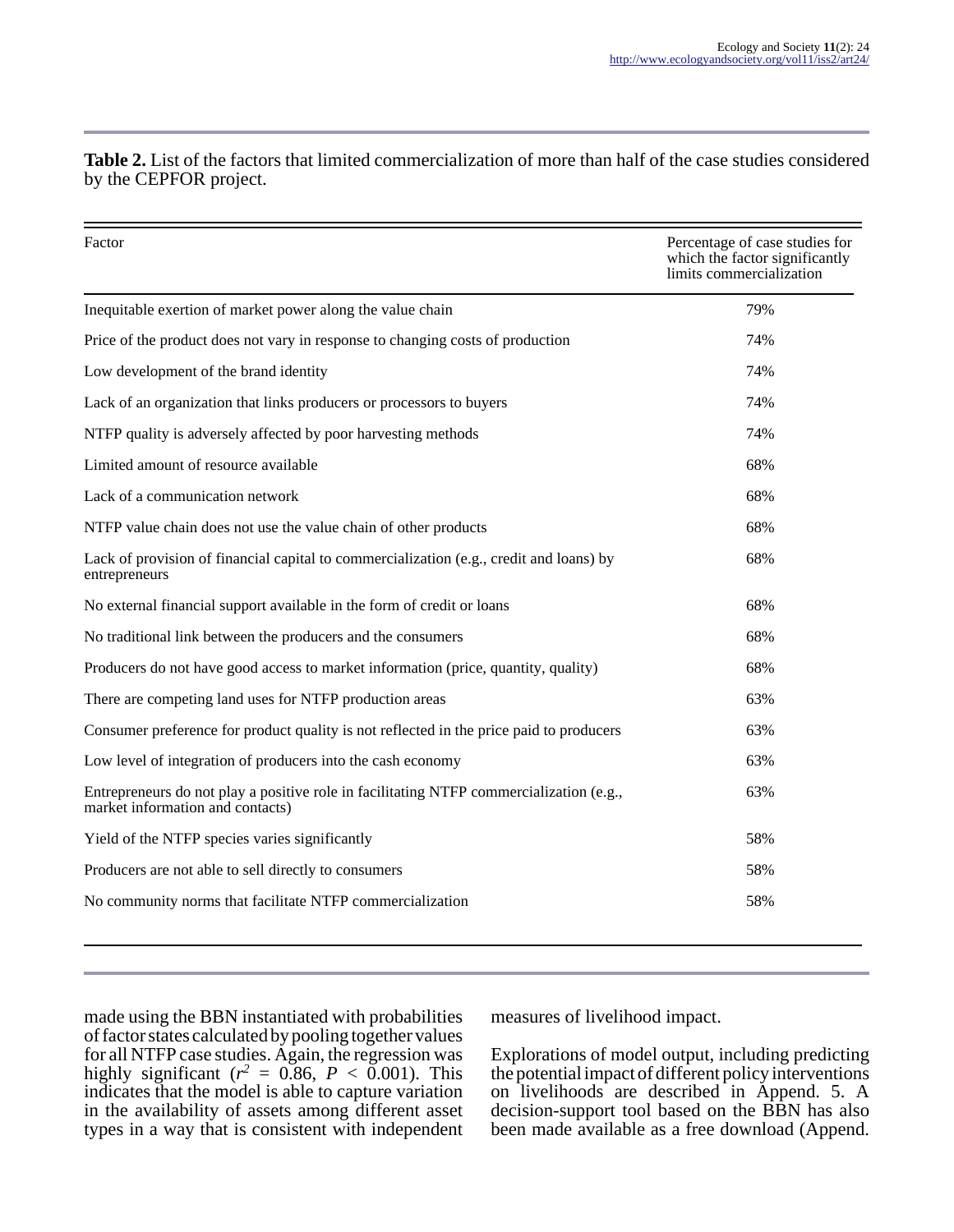**Fig. 3.** Scatter plot illustrating the relationship between model predictions and livelihood impact scores for 19 individual case studies. Model predictions represent the summed probability values for the "Small increase" and "Large increase" states inferred for the nodes representing the change in assets resulting from commercialization. Data for the different asset types were pooled together for this analysis, but separate model predictions were made for each individual NTFP case study. Livelihood impact scores represent independent measures of the impact of NTFP commercialization on livelihoods assessed using the CIFOR indicators. Indicator scores were summed individually for each NTFP case study, pooling together data for both household- and community-level indicators.



### 6).

# **DISCUSSION**

The BBN described here represents the first model of NTFP commercialization to be developed that permits quantitative predictions to be made regarding the potential impacts of NTFP commercialization on livelihoods. The model could potentially be of direct value to decision makers involved in supporting NTFP commercialization initiatives, enabling financial support and other interventions to be focused on those products and socioeconomic circumstances with highest potential for success. In addition, the model could be used to diagnose problems or constraints affecting NTFPs currently undergoing commercialization, and to explore the potential impacts of different policy interventions. The decision-support tool described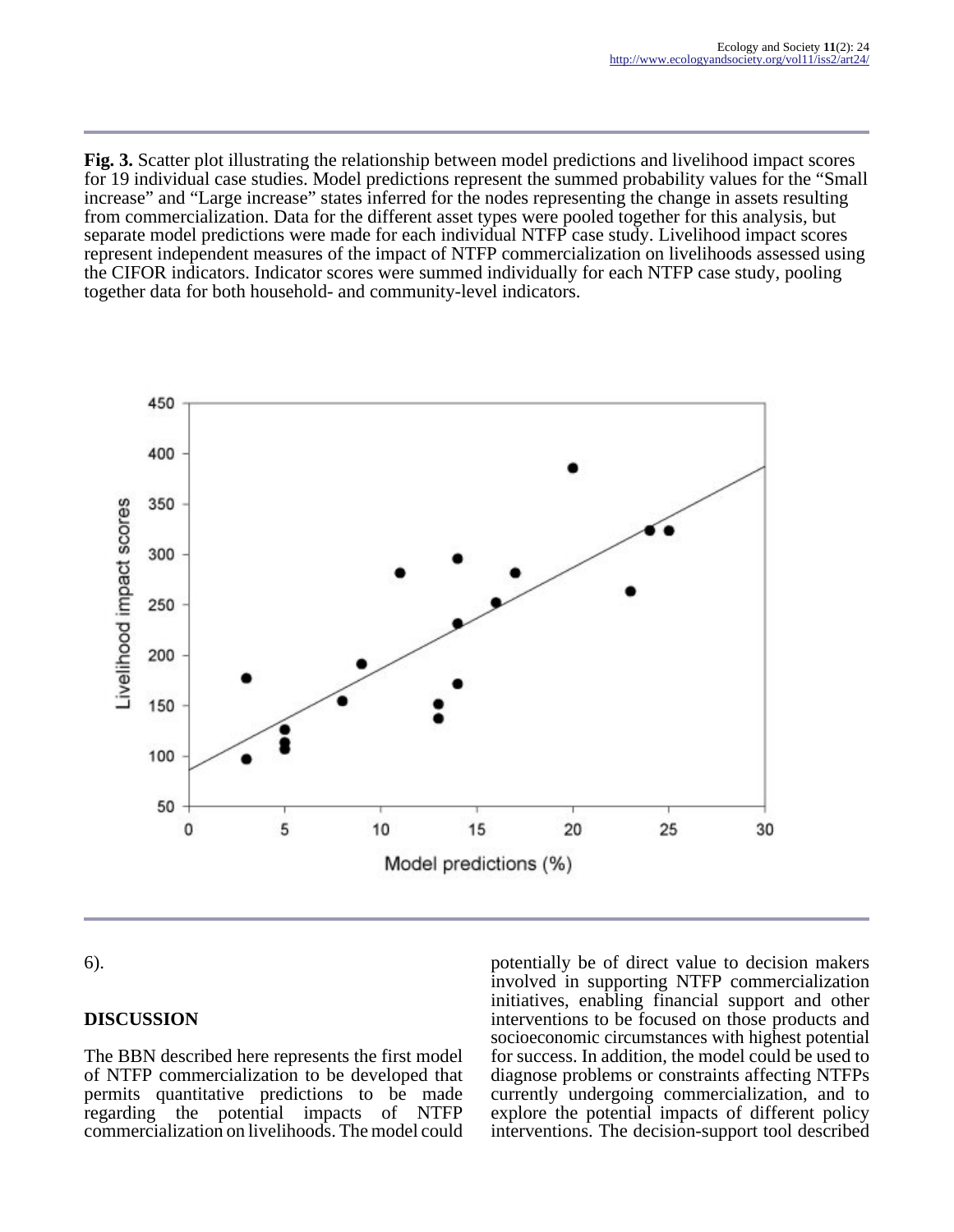**Fig. 4.** Scatter plot illustrating the relationship between model predictions and livelihood impact scores, pooling the case studies together. Model predictions represent the probability values (represented as percentages) for the five states of nodes representing the changes in availability of assets required for livelihoods, treating different asset types separately. For these predictions, the network was instantiated with factor values for all NTFP case studies pooled together. Livelihood impact scores represent independent measures of the impact of NTFP commercialization on livelihoods assessed using the CIFOR indicators, pooling household- and community-level responses together, but treating each capital asset type separately.



here (Append. 6) based on the model was developed with such practical applications in mind.

However, the value of the model as a decisionsupport tool is clearly limited by the fact that information was based on a sample of only 19 case studies, albeit drawn from more than one country. A key question is the extent to which results obtained here are applicable to other NTFPs and

other areas. An important issue for any project taking a case study approach is how widely its findings can be applied; as noted by Belcher (2003), caution is advised in extrapolating results from any single group of NTFPs. However, the aim of the CEPFOR research was not simply to analyze a group of individual case studies in detail, but rather to identify patterns and processes that are generally applicable, and to evaluate under what conditions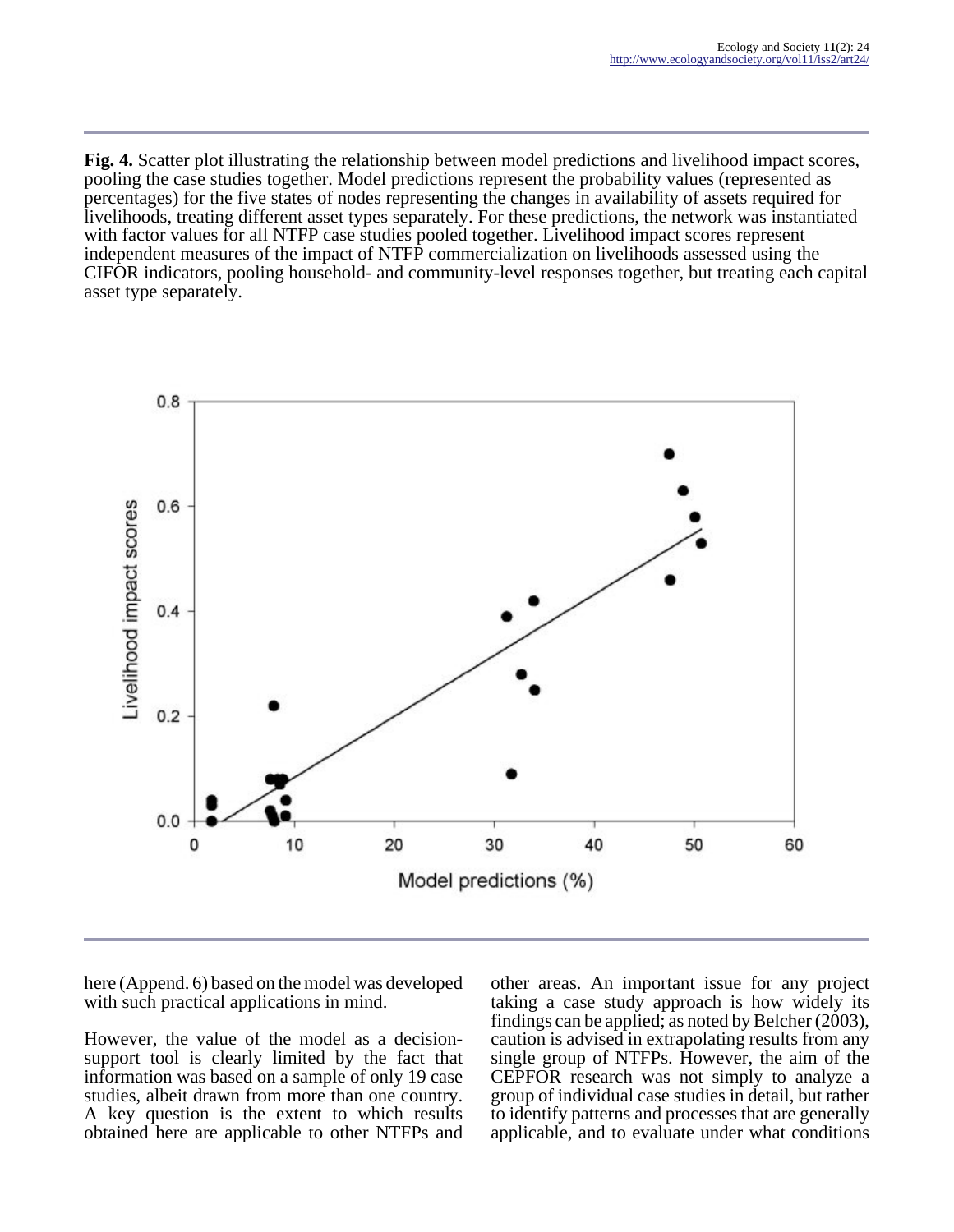these apply (Marshall et al. 2006). The research findings are likely to be of relevance to many other communities in regions of Latin America that share similar key socioeconomic and geographical characteristics, including poverty level, dependence on forest resources, access to markets, etc. (Marshall et al. 2006). One of the advantages of the BBN approach is that additional information provided by further case studies could readily be incorporated into the model. Conditional probabilities can be updated as additional evidence becomes available through a process of sequential updating, also known as adaptation or sequential learning. The software employed here (Hugin Developer) uses an adaptation algorithm developed by Spiegelhalter and Lauritzen (1990) for this purpose.

The extent to which the list of factors considered here is generally applicable to NTFPs remains to be tested. It is likely that the precise set of factors that influences the process of commercialization will differ between individual NTFP case studies, therefore it might be necessary to include additional factors in the model when extending it to other NTFPs. The analytical framework adopted here enables additional factors to be readily incorporated, simply by identifying the type of capital asset that the factor is deemed to influence and amending the CPTs accordingly. Although the number of factors considered here is large (66), it is substantially fewer than the 114 variables considered by the CIFOR research, which were used to characterize a wide range of attributes of the NTFP case studies considered (Belcher and Ruiz Pérez 2001, Ruiz Pérez et al. 2004).

Differences between the list of factors considered here and the characteristics employed in the CIFOR research may be attributed to the contrasting research approaches adopted. Whereas characteristics were selected by expert judgement in the CIFOR study (Belcher and Ruiz Pérez 2001, Ruiz Pérez et al. 2004), in the current investigation factors were identified through a process of participatory research involving actors participating in NTFP commercialization. Also, in this study, only those factors that had been shown to influence the commercialization process were included. This approach contrasts with the CIFOR research, where an attempt was made to provide a comprehensive characterization of each case study, including a large number of descriptive variables of uncertain value (Belcher and Ruiz Pérez 2001). It is possible that accurate model predictions could be obtained

with fewer than the 66 factors considered here, although such a reduction of the factor list would require further evidence to be acquired regarding their relative influence on the commercialization process.

Regardless of the precise selection of factors, we believe that the analytical approach adopted here provides a valuable framework for integrating information from different NTFP case studies, and could potentially be applied to any group of NTFPs. The associations between factors and capital assets can readily be visualized, enabling the relevance of different product characteristics to be rapidly identified and explored. By focusing directly on the different assets required to support livelihoods, the impact of NTFP commercialization on livelihoods can readily be assessed. Adoption of a livelihood framework also facilitates communication of research results to policy makers. Livelihood frameworks and similar asset-based approaches are increasingly being used by a range of aid agencies and development organizations to target development aid and identify appropriate policy interventions (Ashley and Carney 1999, Carney 1998, 2002, DFID 1999). Although the DFID approach was employed here, similar approaches are being used by CARE, the United Nations Development Programme (UNDP), Oxfam, and the FAO (Warner 2000). For example, Siegel (2005) describes use of an asset-based approach to examine policy issues and investment priorities for the World Bank in Latin America and the Caribbean, and Ambrose-Oji (2004) provides details of how sustainable livelihood frameworks have been applied in eight different countries in a range of different production systems. Warner (2000) considers application of the livelihood approach specifically to the forest sector, and highlights its value for defining how forests can contribute to achieving sustainable livelihoods and alleviating poverty. However, livelihood frameworks have never previously been used as anything other than a conceptual tool. For the first time, using a BBN, we have demonstrated here that such frameworks can be operationalized as quantitative analytical models, enabling predictions to be made regarding the potential impacts of different policy interventions on livelihoods.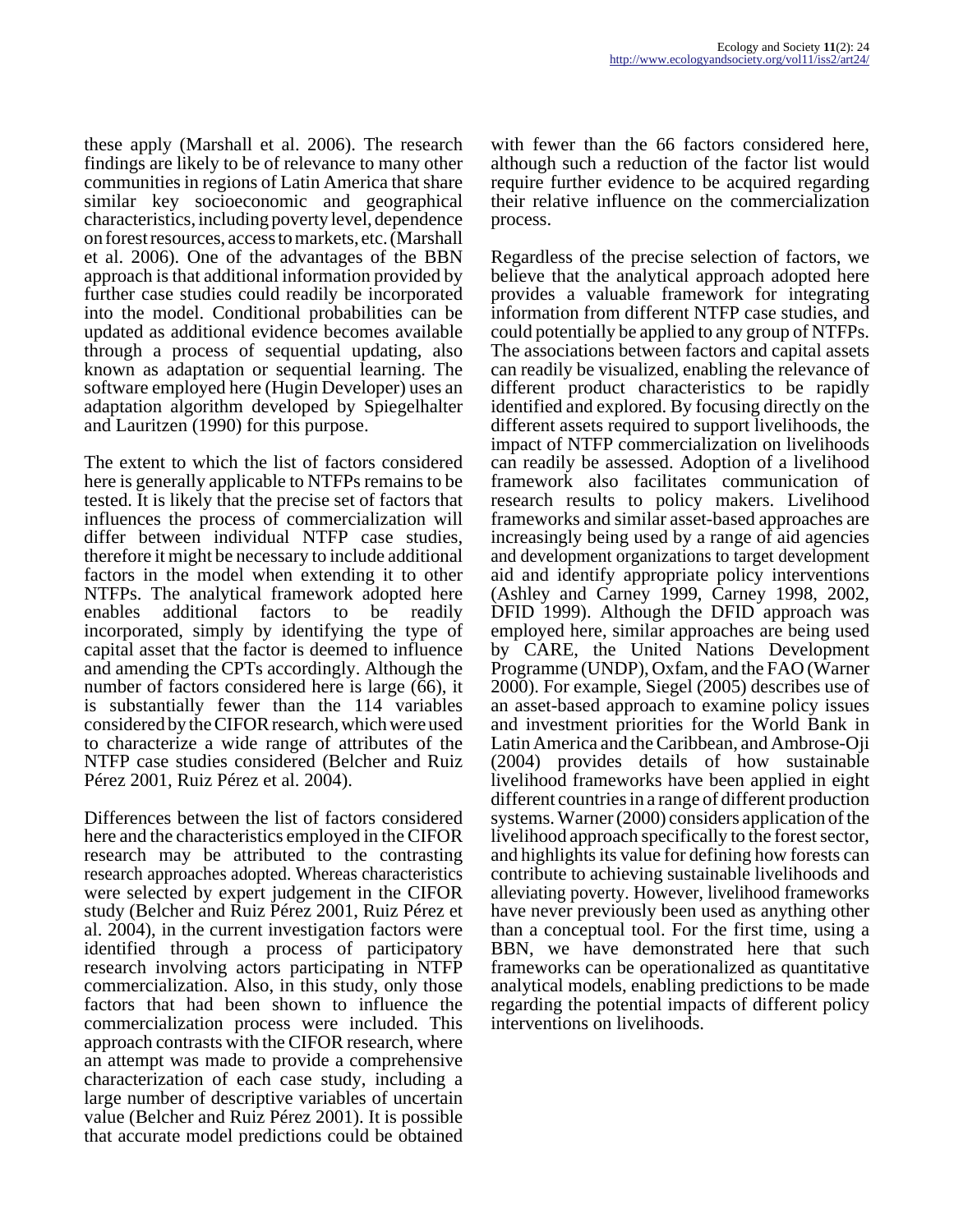#### **Speculation: Implications for Theory**

One of the principal features of previous NTFP research is its theoretical weakness. As noted by Neumann and Hirsch (2000), much NTFP research "appears to be conducted in a theoretical vacuum." Few attempts have been made to explicitly develop or test theories in NTFP research, and those theories that have been developed are generally conceptual or highly qualitative in nature (Neumann and Hirsch 2000, Wilkie and Godoy 1996, Homma 1992, 1996). As a result, many of the research designs employed in NTFP research are based on flawed assumptions, and there is a widespread inability to predict or explain outcomes (Neumann and Hirsch 2000). We support Peters' (1991) assertion that the defining characteristic of theory is its ability to make testable predictions. Given its ability to make such predictions, could the BBN presented here, therefore, be viewed as contribution toward development of general NTFP theory?

Two key questions have been at the center of much NTFP research: (i) does commercialization of NTFPs alleviate poverty? (ii) does NTFP commercialization contribute to forest conservation? The first question arises out of concern that NTFP commercialization strategies may either result in many people only earning a small supplementary income, or a few people earning a significant contribution and disadvantaging others (Neumann and Hirsch 2000). The second question arises out of the belief that commercialization could be combined with forest conservation, and even act as an incentive for it—the so-called "use it or lose it" principle (Dickinson et al. 1996, Freese 1997, Godoy et al. 2000). This hypothesis is based on three key assumptions: (i) forests have a greater long-term economic value if they are left standing, rather than being converted to some other land use; (ii) local communities will be more likely to manage forest resources sustainably if they gain direct economic benefits from harvesting forest products; (iii) poverty in rural tropical areas is both a cause and a result of forest loss and degradation (Neumann and Hirsch 2000). Resource depletion may prompt different responses, including moving to different harvesting areas or initiating new management regimes. Homma's (1992, 1996) well-known conceptual model proposes that increasing commercialization will inevitably result in overexploitation of wild resources, leading to two possible scenarios: domestication or synthesis/ substitution of the product.

Could the model described here be of value in addressing such questions? The BBN is designed to predict the impact of different interventions on the assets required to support livelihoods. The approach is also designed to enable generalizations to be made on the basis of information from individual case studies. The impact of policy interventions on components of poverty alleviation such as income generation could be examined, for example by assessing changes in the availability of financial capital to actors involved in commercialization. Similarly, the impact of commercialization on forest resources could be evaluated by assessing changes in the availability of natural capital. However, in order to address these questions fully, information is needed on how people make decisions regarding the trade-offs between different capital assets, such as natural and financial capital, in relation to their immediate and long-term needs. Furthermore, it should be remembered that NTFPs offer just one among several alternative livelihood strategies that may be available. A comprehensive theory would, therefore, incorporate the decision-making processes of the actors involved in NTFP commercialization regarding which livelihood strategies to adopt under different circumstances. Although trade-offs between different assets could be explored using the model as described here, incorporation of decisionmaking processes would require extending the BBN to include factors that influence selection of alternative livelihood strategies. Alternatively, other approaches such as agent-based models might be of value in this context (Lambin et al. 2003). Our belief is that understanding how the availability of different livelihood options affects people's decisions about NTFP commercialization currently lies at the frontier of NTFP research.

*Responses to this article can be read online at: <http://www.ecologyandsociety.org/vol11/iss2/art24/responses/>*

#### **Acknowledgments:**

*The authors thank the communities and traders who participated in this work. Finbarr O'Sullivan (URL:*  <http://mapinformatics.com/>) designed the Java interface that is incorporated in the CEPFOR Decision Support Tool. This publication is an output from a research project funded by the U.K. Department for International Development (DFID) for the benefit of developing countries. The views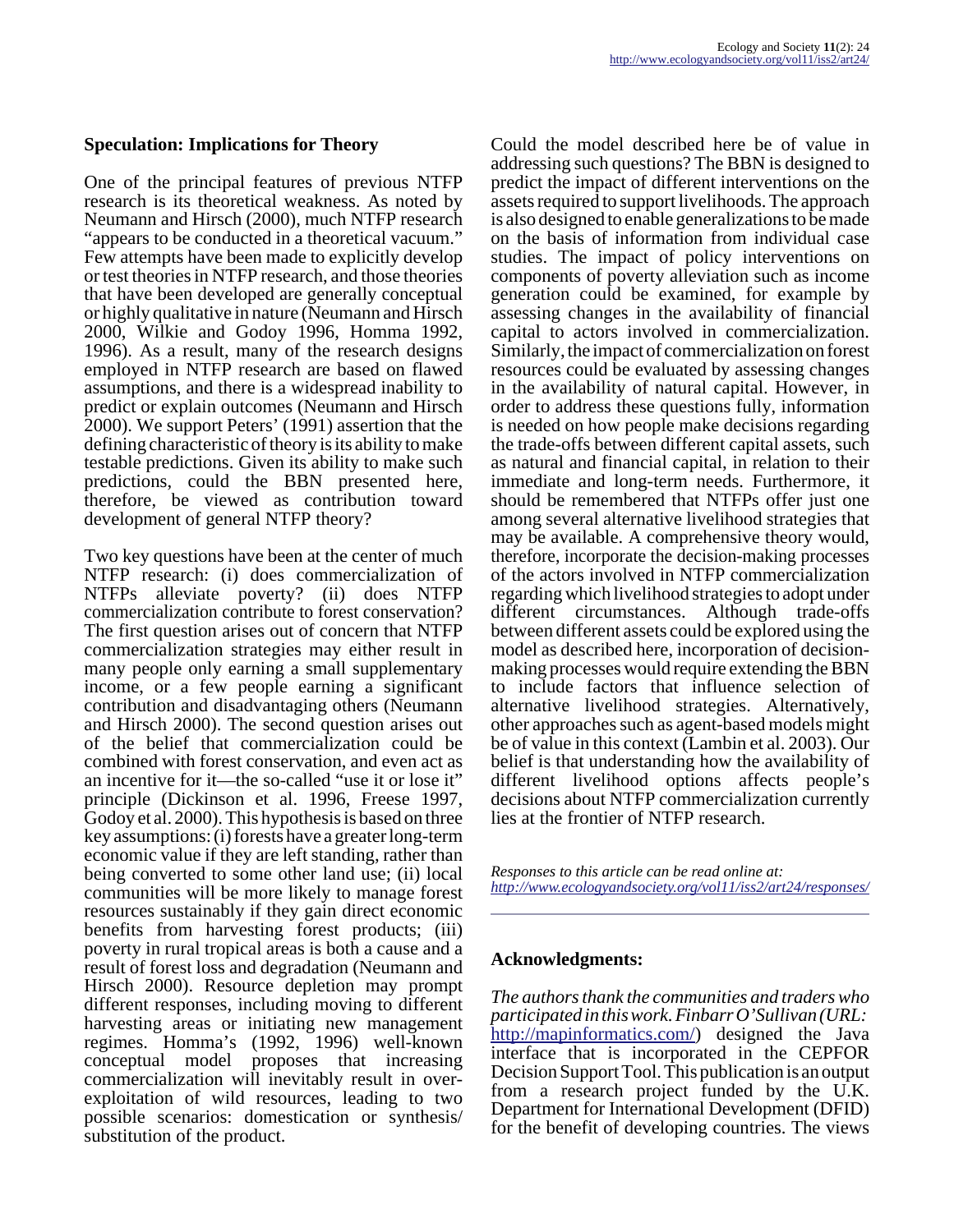expressed are not necessarily those of DFID. Project R7925 Forestry Research Programme.

## **LITERATURE CITED**

**Ambrose-Oji, B.** 2004. *Livelihoods synthesis study: key determinants of poor people's livelihood strategies and natural resources-related management opportunities.* Department for International Development (DFID) Natural Resources Systems Programme, Hemel Hempstead, UK.

**Arnold, J. E. M., and M. Ruiz Pérez.** 1996. Framing the issues relating to non-timber forest products research. Pages 1–18 *in* M. Ruiz Pérez and J. E. M. Arnold, editors. *Current issues in nontimber forest products research.* Center for International Forestry Research (CIFOR), Bogor, Indonesia.

**Arnold, J. E. M., and M. Ruiz Pérez.** 1998. The role of non-timber forest products in conservation and development, Pages 17–42, *in* E. Wollenberg and A. Ingles, editors. *Incomes from the forest: methods for the development and conservation of forest products for local communities.* Center for International Forestry Research (CIFOR), Bogor, Indonesia.

**Ashley, C., and D. Carney.** 1999. *Sustainable livelihoods: lessons from early experience.* Department for International Development (DFID) Issues series, London, UK.

**Belcher, B. M.** 2003. What isn't an NTFP? *International Forestry Review* **5(**2):161–168.

**Belcher, B., and M. Ruiz Pérez.** 2001. *An international comparison of cases of forest product development: overview, description and data requirements.* CIFOR Working Paper Number 23. Center for International Forestry Research (CIFOR), Bogor, Indonesia. [online] URL: [http://w](http://www.cifor.cgiar.org/publications/ntfpsite/docs/details/detail-wp23.htm) ww.cifor.cgiar.org/publications/ntfpsite/docs/details/ [detail-wp23.htm.](http://www.cifor.cgiar.org/publications/ntfpsite/docs/details/detail-wp23.htm)

**Bromley, J., N. A. Jackson, O. J. Clymer, A. M. Giacomello, and F. V. Jensen.** 2005. The use of Hugin to develop Bayesian networks as an aid to integrated water resource planning. *Environmental Modelling and Software* **20**(2):231–242.

**Burgman, M.** 2005. *Risks and decisions for conservation and environmental management.* Cambridge University Press, Cambridge, UK.

**Cain, J. D., C. H. Batchelor, and D. K. N. Waughray.** 1999. Belief networks: a framework for the participatory development of natural resource management strategies. *Environment, Development and Sustainability* **1**:123–133.

**Carney, D., editor.** 1998. *Sustainable rural livelihoods: what contribution can we make?* Department for International Development (DFID), London, UK. [online] URL: [http://www.livelihoods.](http://www.livelihoods.org) [org.](http://www.livelihoods.org)

**Carney, D.** 2002. *Sustainable livelihoods approaches: progress and possibilities for change.* Department for International Development (DFID), London, UK. [online] URL: [http://www.livelihoods.](http://www.livelihoods.org) [org.](http://www.livelihoods.org)

**Counsell, S., and T. Rice, editors.** 1992. *The rainforest harvest: sustainable strategies for saving the tropical forests?* Friends of the Earth Trust Ltd., London, UK.

**Crome, F. H. J., M. R. Thomas, and L. A. Moore.** 1996. A novel Bayesian approach to assessing impacts of rain forest logging. *Ecological Applications* **6**:1104–1123.

**Department for International Development (DFID).** 1999. *Sustainable livelihoods guidance sheets.* DFID, London, UK. [online] URL: [http://w](http://www.livelihoods.org) [ww.livelihoods.org.](http://www.livelihoods.org)

**Dickinson M. B., J. C. Dickinson, and F. E. Putz.** 1996. Natural forest management as a conservation tool in the tropics: divergent views on possibilities and alternatives. *Commonwealth Forestry Review* **75**(4):309–315.

**Ellison, A. M.** 1996. An introduction to Bayesian inference for ecological research and environmental decision-making. *Ecological Applications* **6**:1036– 1046.

Freese, C. H. 1997. The "use it or lose it" debate: issues of a conservation paradox. Pages 1–48 *in* C. H. Freese, editor. *Harvesting wild species. Implications for biodiversity.* John Hopkins University Press, Baltimore, Maryland, USA.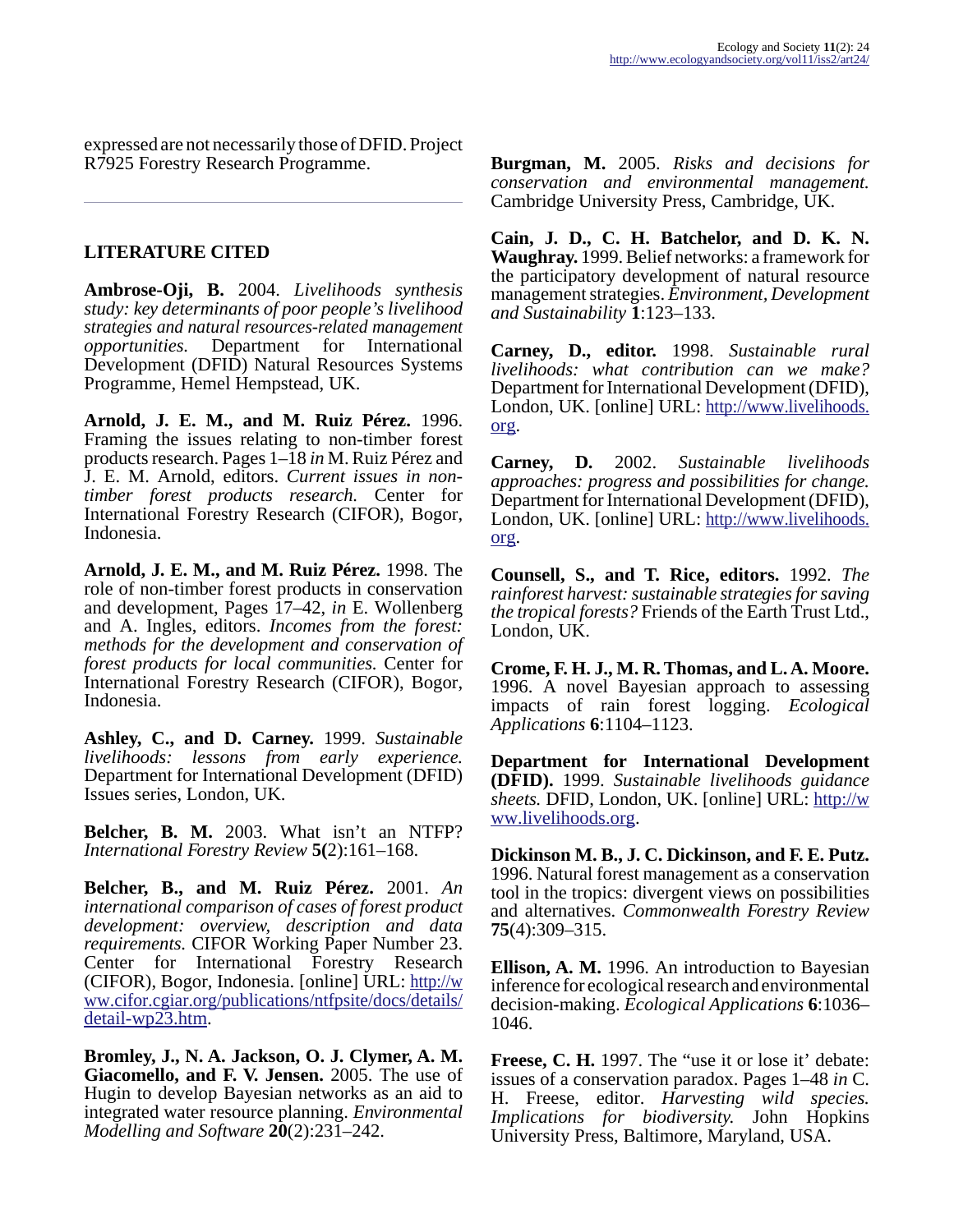**Gertner, G. Z., and H. Zhu.** 1996. Bayesian estimation in forest surveys when samples or prior information are fuzzy. *Fuzzy Sets and Systems* **77**:277–290.

**Ghazoul, J., and M. McAllister.** 2003. Communicating complexity and uncertainty in decision making contexts: Bayesian approaches to forest research. *International Forestry Review* **5**  $(1):9-19.$ 

**Godoy, R., D. Wilkie, H. Overman, A. Cubas, G. Cubas, J. Demmer, K. McSweeney, and N. Brokaw.** 2000. Valuation of consumption and sale of forest goods from a Central American rain forest. *Nature* **406**:62–63.

**Haas, T. C.** 1991. A Bayesian belief network advisory system for aspen regeneration. *Forest Science* **37**:627–654.

**Heckerman, D.** 1996. *A tutorial on learning with Bayesian networks technical report MSR-TR-95-06.* Microsoft Research Advanced Technology division. [online] URL: [http://research.microsoft.com/](http://research.microsoft.com/research/pubs/view.aspx?msr_tr_id=MSP-TR-95-06) [research/pubs/view.aspx?msr\\_tr\\_id=MSP-TR-95-06](http://research.microsoft.com/research/pubs/view.aspx?msr_tr_id=MSP-TR-95-06) .

**Homma, A. K. O.** 1992. The dynamics of extraction in Amazonia: a historical perspective. Pages 23–32 *in* D. C. Nepstad and S. Schwartzman, editors. *Nontimber forest products from tropical forests: evaluation of a conservation and development strategy.* New York Botanical Garden, New York, New York, USA.

**Homma, A. K. O.** 1996. Modernisation and technological dualism in the extractive economy in Amazonia. Pages 59–82 *in* M. Ruiz Pérez and J. E. M. Arnold, editors. *Current issues in non-timber forest products research.* Center for International Forestry Research (CIFOR), Bogor, Indonesia.

**Jensen, F. V.** 2001. *Bayesian networks and decision graphs.* Springer, New York, New York, USA.

**Kusters, K., B. Belcher, M. Ruiz Pérez, and R. Achdiawan.** 2005. *A method to assess the outcomes of forest product trade on livelihoods and the environment.* CIFOR working paper No. 33. Center for International Forestry Research (CIFOR), Bogor, Indonesia.

**Lagos, N. A., and J. C. Castilla.** 1997. Bayesian statistical inference in ecology: an example of its use in a Chilean marine preserve. *Revista Chilena de Historia Natural* **70**:565–575.

**Lambin, E. F., Gesit, H. J., and Lepers, E.** 2003. Dynamics of land-use and land-cover change in tropical regions. *Annual Review of Environment and Resources* **28**:205–241.

**Lauritzen S. L., and D. J. Spiegelhalter.** 1988. Local computations with probabilities on graphical structures and their application to expert systems. *Journal of the Royal Statistical Society B* **50**:157– 224.

**Lawrence, A.** 2003. No forest without timber? *International Forestry Review* **5**(2):87–96.

**Marcot, B. G., R. S. Holthausen, M. G. Raphael, M. Rowland, and M. Wisdom.** 2001. Using Bayesian belief networks to evaluate fish and wildlife population viability under land management alternatives from an environmental impact statement. *Forest Ecology and Management* **153**  $(1-3):29-42.$ 

**Marshall, E., A. C. Newton, and K. Schreckenberg.** 2003. Commercialising nontimber forest products: first steps in analysing the factors influencing success. *International Forestry Review* **5**(2):128–137.

**Marshall E., K. Schreckenberg, and A. C. Newton, editors.** 2006. *Commercialization of nontimber forest products. Factors influencing success. Lessons learned from Mexico and Bolivia and policy implications for decision-makers.* UNEP World Conservation Monitoring Centre, Cambridge, UK.

**Neil, M., N. Fenton, and L. Nielson.** 2000. Building large-scale Bayesian networks. *The Knowledge Engineering Review* **15**(3):257–284.

**Neumann, R. P., and E. Hirsch.** 2000. *Commercialisation of non-timber forest products: review and analysis of research.* Center for International Forestry Research(CIFOR), Bogor, Indonesia. 176 p.

**Pearl, J.** 1986. Fusion, propagation and structuring in belief networks. *Artificial Intelligence* **29**:241– 288.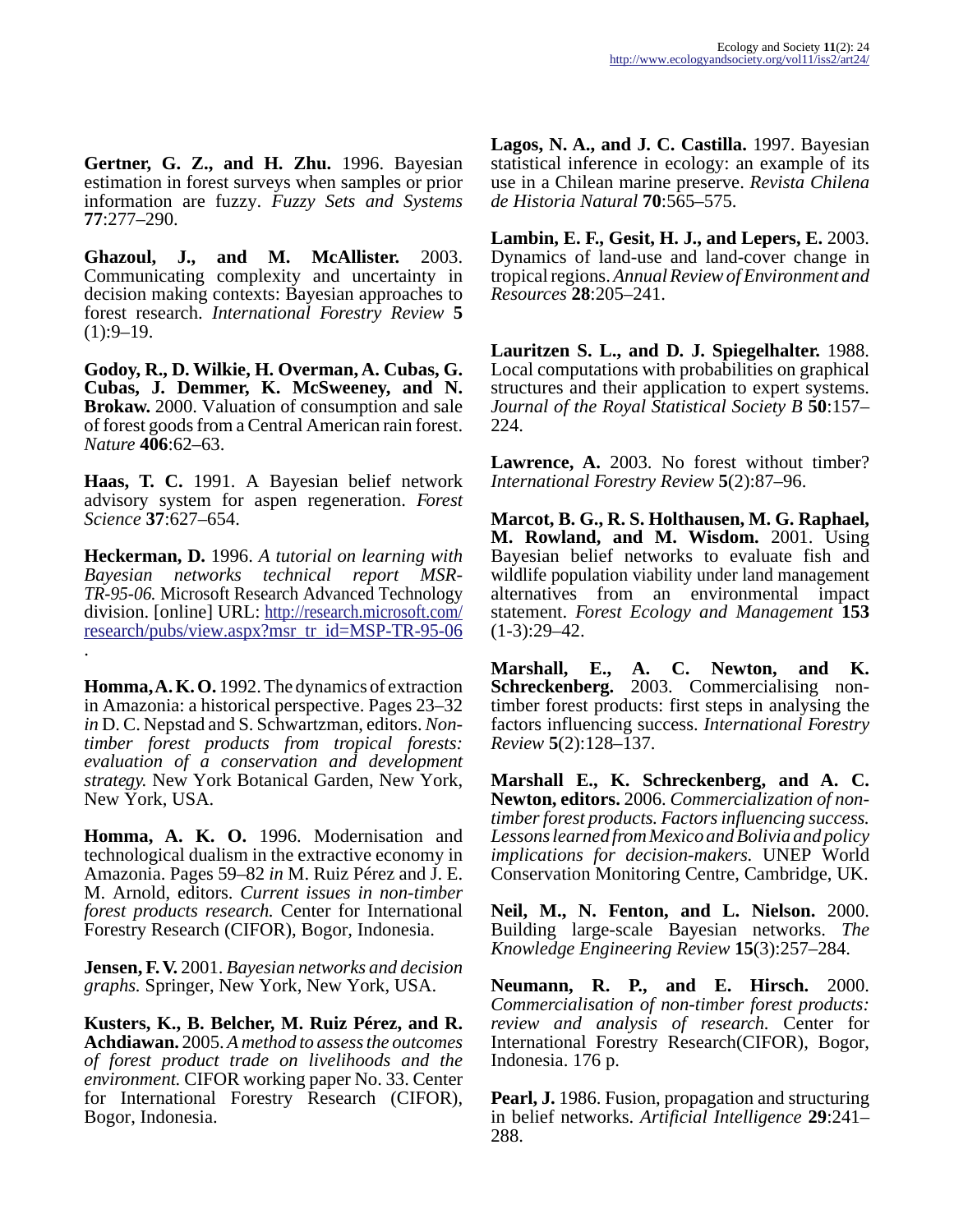**Pearl, J.** 1988. *Probabilistic reasoning in intelligent systems: networks of plausible inference.* Morgan Kaufmann Publishers, Inc., San Mateo, California, USA.

**Pearl, J.** 1995. Causal diagrams for empirical research. *Biometrika* **82**(4):669–688.

**Peters, R. H.** 1991. *A critique for ecology.* Cambridge University Press, Cambridge, UK.

**Peters, C. M.** 1996. Observations on the sustainable exploitation of non-timber tropical forest products. Pages 19–39 *in* D. C. Nepstad and S. Schwartzman, editors. *Non-timber forest products from tropical forests: evaluation of a conservation and development strategy.* New York Botanical Garden, New York, New York, USA.

**Plotkin, M., and L. Famolare, editors.** 1992. *Sustainable harvest and marketing of rain forest products.* Island Press, Washington, D.C., USA.

**Reckhow, K. H.** 2003. Bayesian approaches in ecological analysis and modeling. Pages 168–183 *in* C. D. Canham, J. J. Cole, and W. K. Lauenroth, editors. *Models in ecosystem science.* Princeton University Press, Princeton, New Jersey, USA.

**Rieman, B., J. T. Peterson, J. Clayton, P. Howell, R. Thurow, W. Thompson, and D. Lee.** 2001. Evaluation of potential effects of federal land management alternatives on trends of salmonids and their habitats in the interior Columbia River Basin. *Forest Ecology and Management* **153**:43–62.

**Ros-Tonen, M. A. F., and K. F. Wiersum.** 2005. The scope for improving rural livelihoods through non-timber forest products: an evolving research agenda. *Forests, Trees and Livelihoods* **15**:129–148.

**Ruiz Pérez, M., and J. E. M. Arnold, editors.** 1996. *Current issues in non-timber forest product research.* ODA/CIFOR, Center for International Forestry Research, Bogor, Indonesia.

**Ruiz Pérez, M., and N. Byron.** 1999. A methodology to analyze divergent case studies of non-timber forest products and their development potential. *Forest Science* **45**(1):1–14.

**Ruiz Pérez, M., B. Belcher, R. Achdiawan, M. Alexiades, C. Aubertin, J. Caballero, B.** **Campbell, C. Clement, T. Cunningham, A. Fantini, H. de Foresta, C. García Fernández, K. H. Gautam, P. Hersch Martínez, W. de Jong, K. Kusters, M. G. Kutty, C. López, M. Fu, M. A. Martínez Alfaro, T. R. Nair, O. Ndoye, R. Ocampo, N. Rai, M. Ricker, K. Schreckenberg, S. Shackleton, P. Shanley, T. Sunderland, and Y. Youn.** 2004. Markets drive the specialization strategies of forest peoples. *Ecology and Society* **9** (2):4. [online] URL: [http://www.ecologyandsociety.](http://www.ecologyandsociety.org/vol9/iss2/art4) [org/vol9/iss2/art4.](http://www.ecologyandsociety.org/vol9/iss2/art4)

**Sheil, D., and S. Wunder.** 2002. The value of tropical forest to local communities: complications, caveats, and cautions. *Conservation Ecology* **6**(2): 9. [online] URL: [http://www.consecol.org/vol6/iss2/](http://www.consecol.org/vol6/iss2/art9) [art9.](http://www.consecol.org/vol6/iss2/art9)

**Spiegelhalter, D. J., and S. L. Lauritzen.** 1990. Sequential updating of conditional probabilities on directed graphical structures. *Networks* **20** (56):579–605.

**Spiegelhalter, D. J., A. P. Dawid, S. L. Lauritzen, and R. G. Cowell.**1993. Bayesian analysis in expert systems. *Statistical Science* **8**(3):219–283.

**Siegel, P. B.** 2005. *Using an asset-based approach to identify drivers of sustainable rural growth and poverty reduction in Central America: a conceptual framework.* Policy, Research working paper series; no. WPS 3475. World Bank Group, Washington, D. C., USA. [Online] URL: [http://wdsbeta.worldbank.](http://wdsbeta.worldbank.org/) [org/](http://wdsbeta.worldbank.org/).

**te Velde D. W., J. Rushton, K. Schreckenberg, E. Arancibia, F. Edouard, E. Marshall, and A. C. Newton.** 2006. Entrepreneurship in value chains of non-timber forest products. *Forest Policy and Economics* **8**(7):725–741.

**Varis, O.** 1997. Bayesian decision analysis for environmental and resource management. *Environmental Modelling and Software* **12**:177–185.

**Warner, K.** 2000. Forestry and sustainable livelihoods. *Unasylva* **51**(202):3–12.

**Wilkie, D. S., and R. A. Godoy.** 1996. Trade, indigenous rain forest economies and biological diversity. Model predictions and directions for research. Pages 83–102 *in* M. Ruiz Pérez and J. E. M. Arnold, editors. *Current issues in non-timber forest products research.* Center for International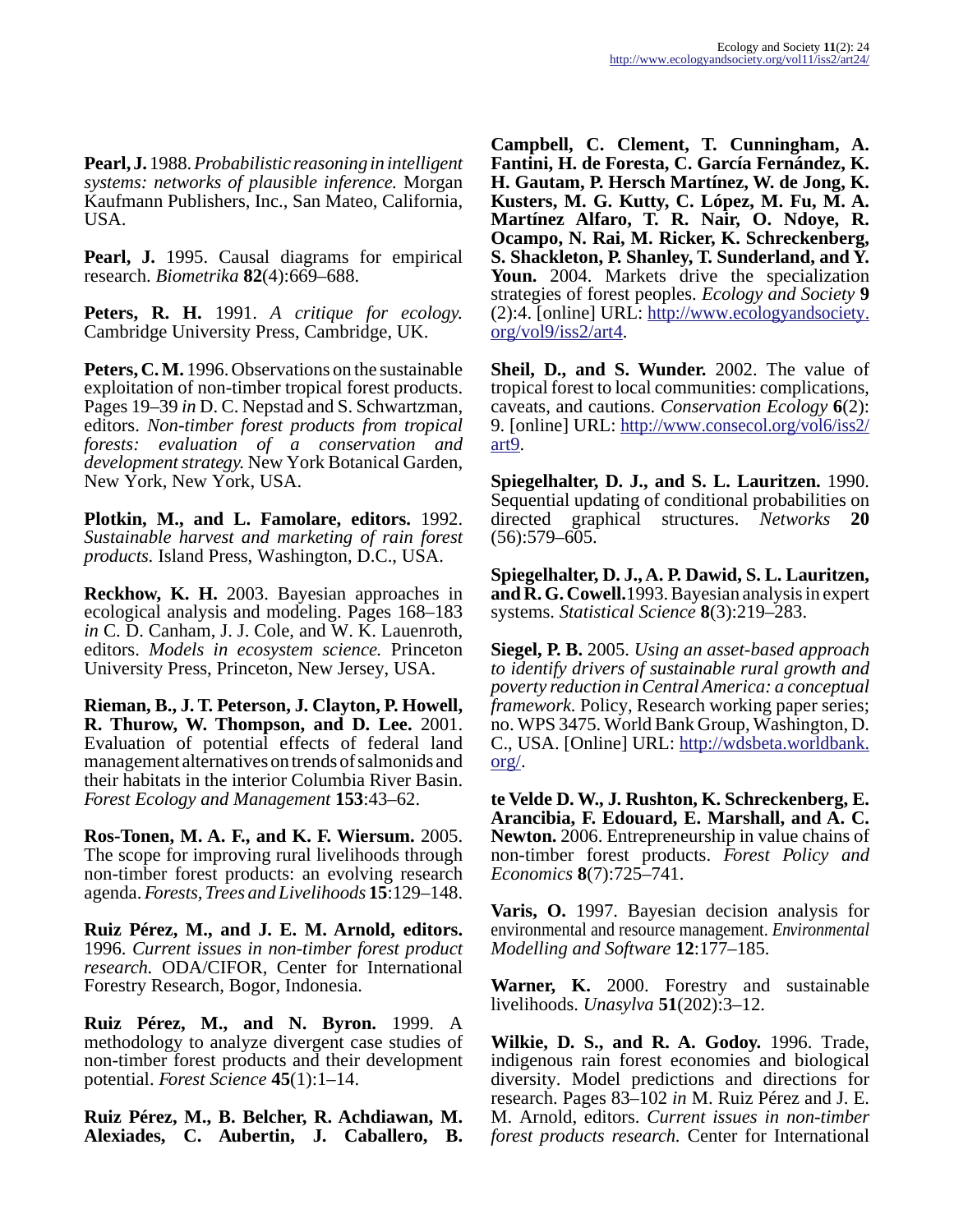Forestry Research (CIFOR), Bogor, Indonesia.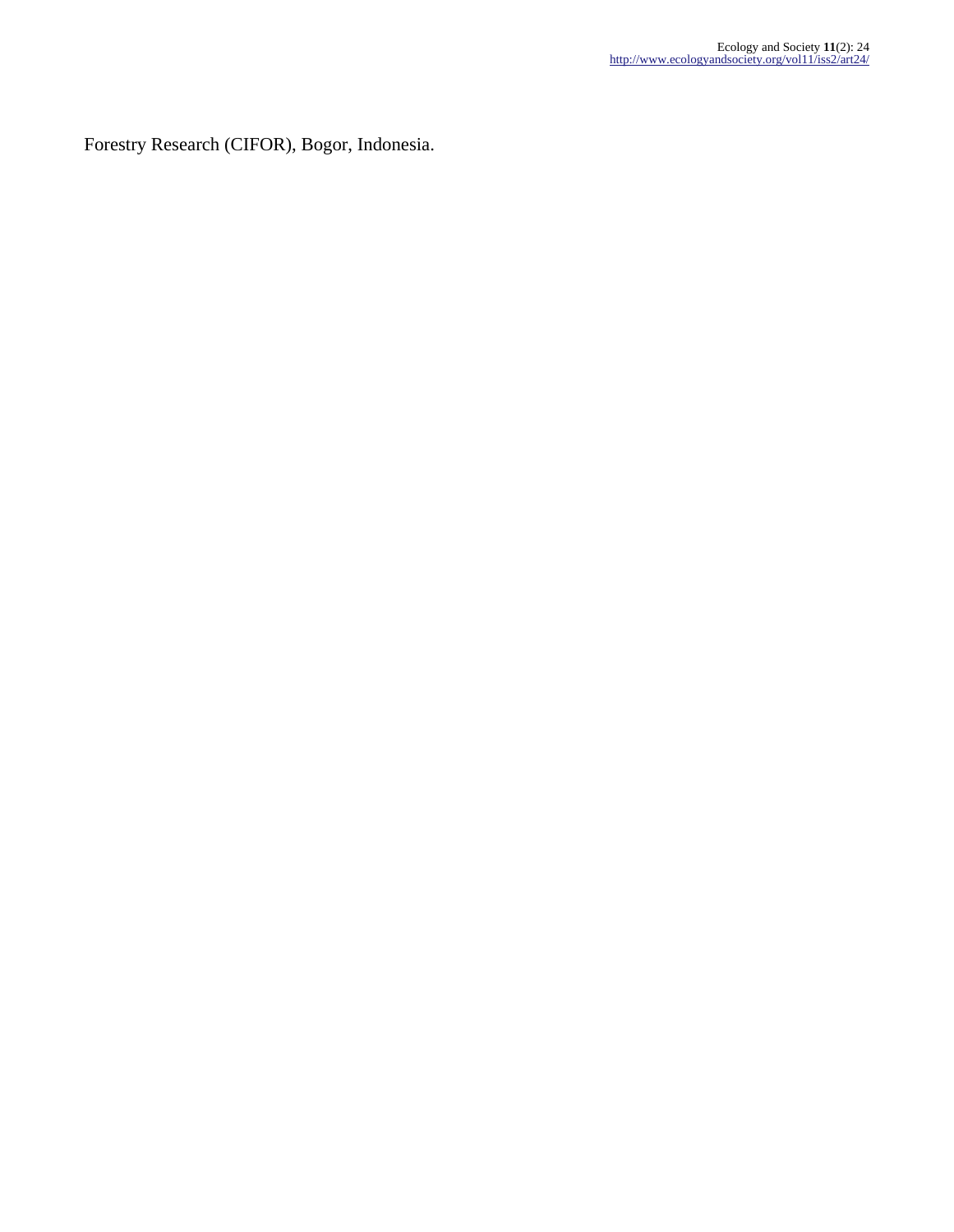**APPENDIX 1.** Bayesian Belief Networks (BBN) in natural resource management.

A BBN may be defined most simply as a graphical model that incorporates probabilistic relationships among variables of interest (Heckerman 1996). The term "graphical model" is used because the BBN can be represented in the form of an *influence diagram*. An influence diagram can be used to provide a visual representation of the components and dependencies of a system. Different shapes (such as ellipses and rectangles) can be used to represent variables, data and parameters, which are connected by arrows to indicate causal relationships and dependencies (Burgman 2005). In the case of a BBN, the ellipses representing variables are referred to as *nodes*. The arrows are referred to formally as *directed links* (Jensen 2001). A probability function is attached to each node, and probabilities are combined in the model using Bayes' theorem. A BBN therefore provides both a tool for reasoning under uncertainty and a statistical model of the domain of interest (Jensen 2001).

Bayesian networks evolved in the early 1990s drawing on a deep body of theory developed for graphical models in general, due in large part to the seminal work of Pearl (1986, 1988, 1995), who established their position at the interface between statistics, applied artificial intelligence and expert system development. BBNs may be used for both predictive modelling of domain knowledge and as thought tools for structuring and analysing the results of experience in a domain. The growing interest in applying belief networks to resource management problems may be linked to the increased acceptation of Bayesian statistical approaches in general. Typically Bayesian statistics are used to find parameter values when the stochastic component of a model is represented by one or more continuous probability density functions. The directed acyclical graphs used to represent these models can follow the same formalisms as BBNs.

Bayesian analytical techniques began to be considered seriously by ecologists and resource managers largely as a result of a special addition of *Ecological Applications* published in 1996 (e.g. Ellison 1996). Crome et al. (1996) provided an example that showed how Bayesian methods may be particularly useful in the context of tropical forest management, for modeling the inevitably subjective uncertainties involved when forest systems are disturbed. Gertner and Zhu (1996) reached a similar conclusion in a rather narrower context. The key advantages of Bayesian methods, including BBNs, for both forestry and conservation applications concern their ability to ensure that subjectivity is explicit and transparent rather than implicit in the choices made regarding which elements in the data are presented and emphasized (Ghazoul and McAllister 2003). Lagos and Castilla (1997) also stressed this advantage when they applied Bayesian methods to the problem of managing a marine reserve.

From their inception it was clear that Bayesian networks had a great potential for building working expert systems (Lauritzen and Spiegelhalter 1988). Some successful early applications were in the field of medical diagnosis (Spiegelhalter et al. 1993). The application of such methods to resource management problems were first explored rather later (Varis 1997). One of the earliest published examples was by Haas (1991), who applied the method to a very narrow domain, the problem of predicting the density of suckers produced by rocky mountain aspen in response to a range of management options. The study stressed the flexibility of BBNs as a knowledge representation system which was contrasted with more rigid rule-based expert systems. Although the work did not reach the stage of evaluating model predictions against an independent data set, the conclusion was reached that BBNs produce results consistent with expert judgment even when precise parameter estimation is challenging.

Cain et al. (1999) have demonstrated how belief networks can be extended into the social domain of resource management. The authors stressed the importance of ensuring that rural stakeholders are involved in the identification of key variables. They also showed how BBNs can use locally derived data and experiences in a flexible and adaptive manner. This work did not however clarify methods for parameterizing BBNs in the context of participatory rural appraisal. Other recent applications of BBNs in resource management include those developed by Rieman et al. (2001) and Marcot et al. (2001) who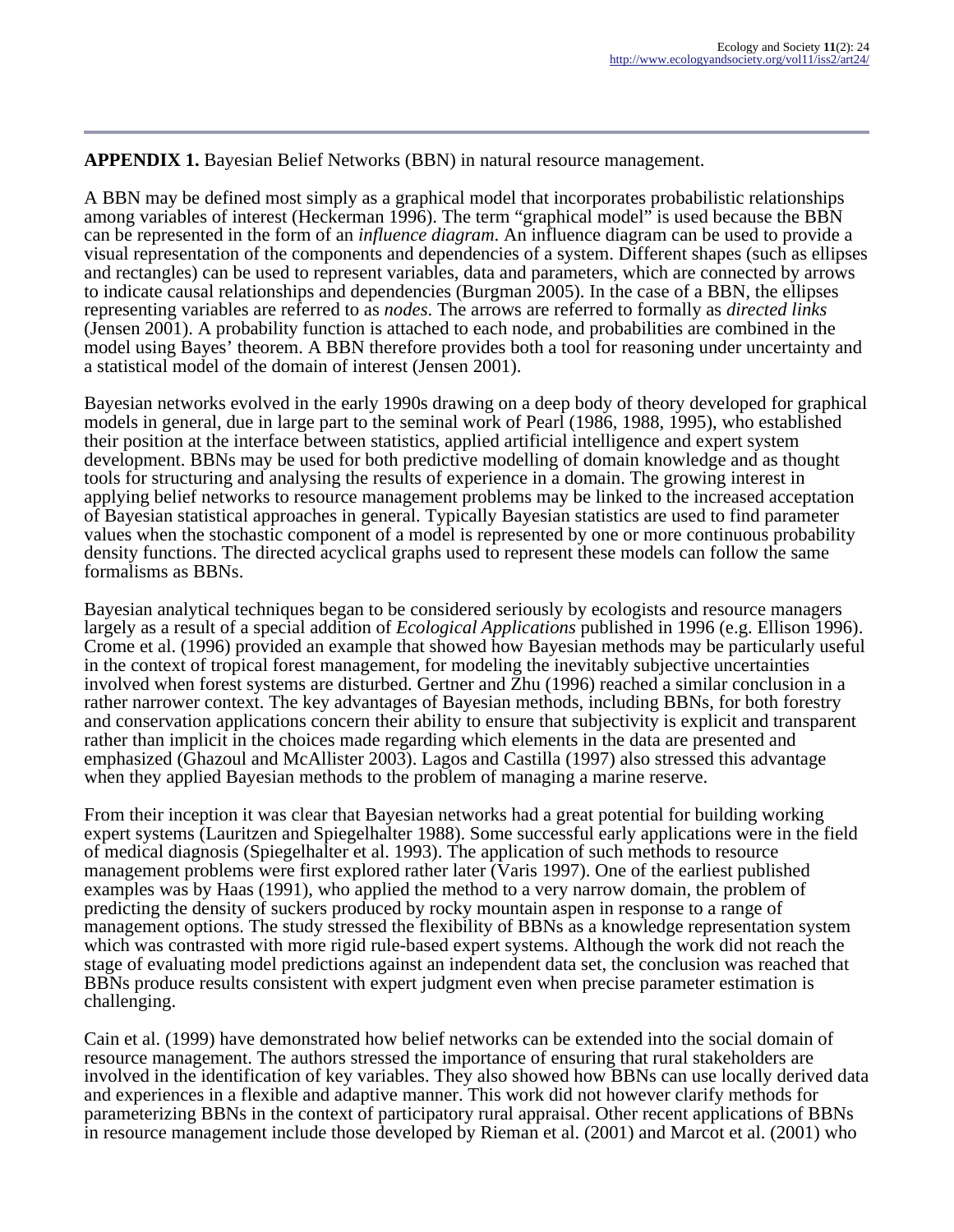developed BBNs for aquatic and terrestrial vertebrate species found on federal lands within the interior Columbia River basin in the United States, and Bromley et al. (2005) who explored their application to integrated water resource planning. Other references to recent research on this theme are provided by Reckhow (2003). However, we are not aware of any previous attempt to apply BBNs to the management and use of NTFPs in tropical forests. Although Ghazoul and McAllister (2003) provide a detailed account of the value of Bayesian approaches to forest research, particularly with respect to supporting adaptive management and decision-making, little explicit consideration is given to BBNs.

One of our motives for using BBNs was a desire to explicitly model belief. Under the Bayesian paradigm, evidence that is consistent with a given hypothesis (e.g. success of commercialisation) has a high likelihood. When Bayes' theorem is used, this results in a strengthening in the belief in the hypothesis. We stress that under this interpretation "probability of success" does not refer to a prognosis of any future state. Rather it represents a strong belief based on accumulated evidence that NTFP commercialisation is successful.

The practical development of a BBN begins with construction of an influence diagram, which can be based on expert knowledge or belief about the domain of interest. The creation of an influence diagram can itself be a useful way of eliciting information from experts and structuring the information available (Burgman 2005). As in the current research, a number of different model structures may be explored, with the aim of identifying the structure that best captures the logical relationships between the variables being considered. One the structure has been defined, the main challenge is to complete the Conditional Probability Tables (CPTs) that are associated with each node. These define the probabilistic relationships between the nodes connected by directed links. Further details of how the BBN was constructed in the present study are given in App. 5.

A BBN can be explored by changing the states of the nodes (or variables) incorporated within the model. When the state of a variable is known, it is said to be *instantiated* (Jensen 2001). Once a node has been instantiated, then this will influence the probabilities associated with the states of other nodes to which it is linked, according to the values in the CPTs. In the current example, the BBN was instantiated by entering the factor scores obtained for each case study individually.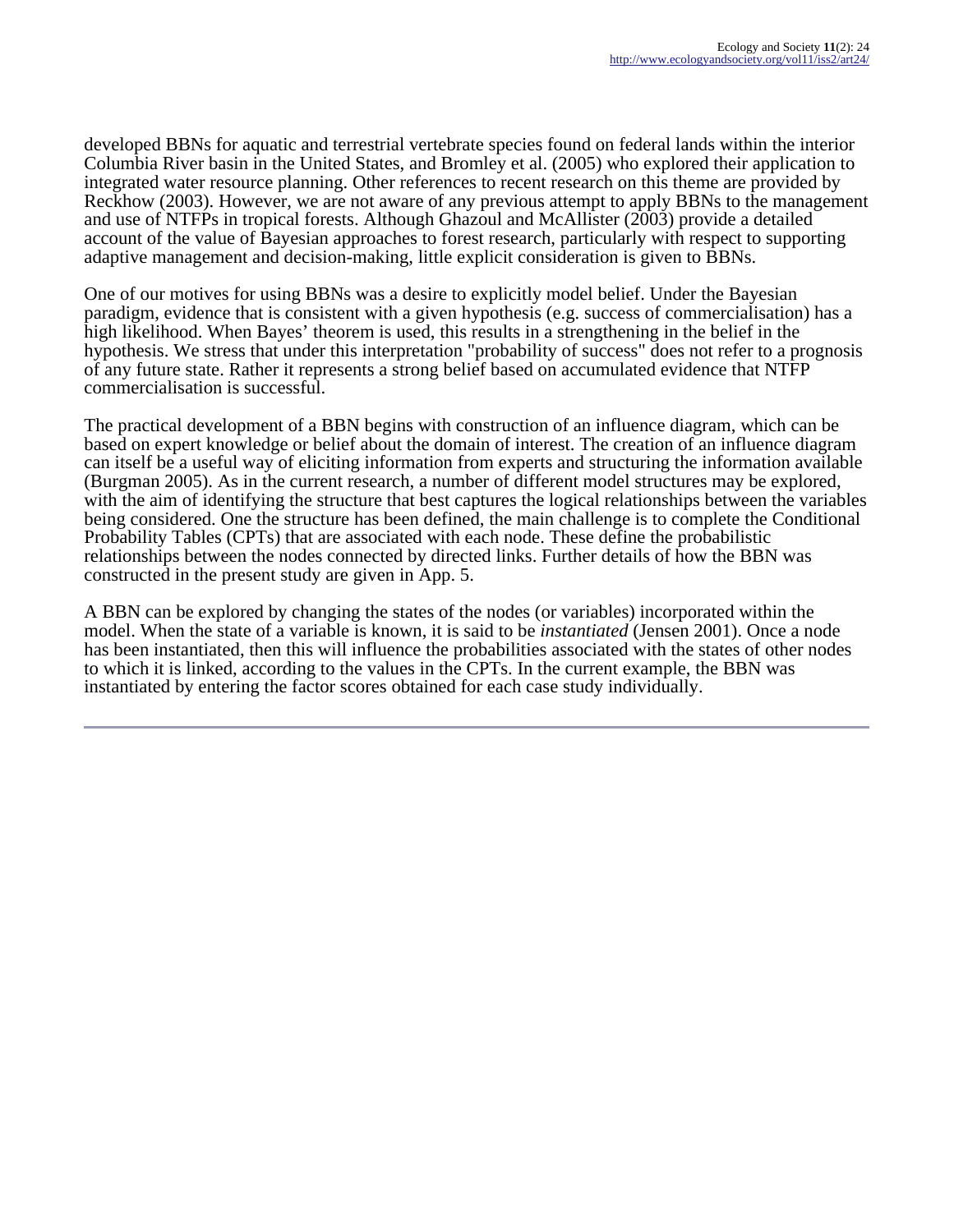**APPENDIX 2**. Development of an analytical framework.

Progress in developing models for NTFPs has been hindered by the lack of an analytical framework that would enable information from diverse NTFPs to be integrated and analysed (Arnold and Ruiz Pérez 1998). As the objective here was to predict the impact of NTFP commercialization on livelihoods, we adopted a 'livelihoods framework' as a basis for constructing the BBN. Livelihood frameworks are designed to assist with analysing and understanding the livelihoods of the poor and to assess the effectiveness of current efforts aimed at reducing poverty; increasingly such frameworks are being used in development planning and policy (Carney 2002). Here, we employed the DFID Livelihoods framework described by Ashley and Carney (1999) and DFID (1999). This framework is based on the concept that people require a range of assets (including both material and social resources) in order to achieve positive livelihood outcomes. Five different types of asset are considered (DFID 1999):

- **1. Natural capital**, which includes the natural resource stocks from which products and services useful for livelihoods are derived.
- **2. Physical capital**, which comprises the basic infrastructure and producer goods needed to support livelihoods (e.g. shelter and buildings; tools and equipment used for farming or forest management; transportation, energy and communications; etc.).
- **3. Human capital**, which includes the skills, knowledge, ability to work and health that people need to pursue different livelihood strategies and achieve their objectives.
- **4. Financial capital**, which includes the financial resources that people use to achieve their livelihood objectives, including savings in various forms, access to credit, earnings and remittances.
- **5. Social capital**, which refers to the social resources that people draw upon to help meet their livelihood objectives, including networks and connections between people, and the rules, norms and sanctions associated with different institutions.

Following the DFID approach, we consider that communities and individuals involved in NTFP commercialization as part of a livelihood strategy will require access to each of these five types of asset in order for commercialization to be successful. Furthermore, we propose that the process of NTFP commercialization can be considered as the conversion of one form of capital asset into another. Principally, during NTFP commercialization natural capital will be converted into financial capital, but during this process the availability of other forms of capital (human, social and physical) is also likely to change. Therefore, according to this approach, the process of NFTP commercialization can be conceptualized as a change in the availability of the five different types of capital asset. The extent and pattern of this change will be influenced by the initial availability of each of these asset types. Furthermore, the overall impact of NTFP commercialization on livelihoods can be considered as a function of the change in the availability of these assets (Figure 1).

The extent to which the availability of different types of asset varies as a result of NTFP commercialization will depend on a wide range of social, economic and environmental factors, as well as the cultural and political context under which the commercialization takes place. These factors include the characteristics of the product to be commercialized, and also the characteristics of the value chain (or market chain). The list of factors that could potentially influence the success of NTFP commercialization is not only large, but also varies between products and between the socio-economic circumstances under which commercialization takes place.

It is this complexity that has hindered progress in developing models for NTFP use and management to date. However, according to the analytical framework described here, such factors can be grouped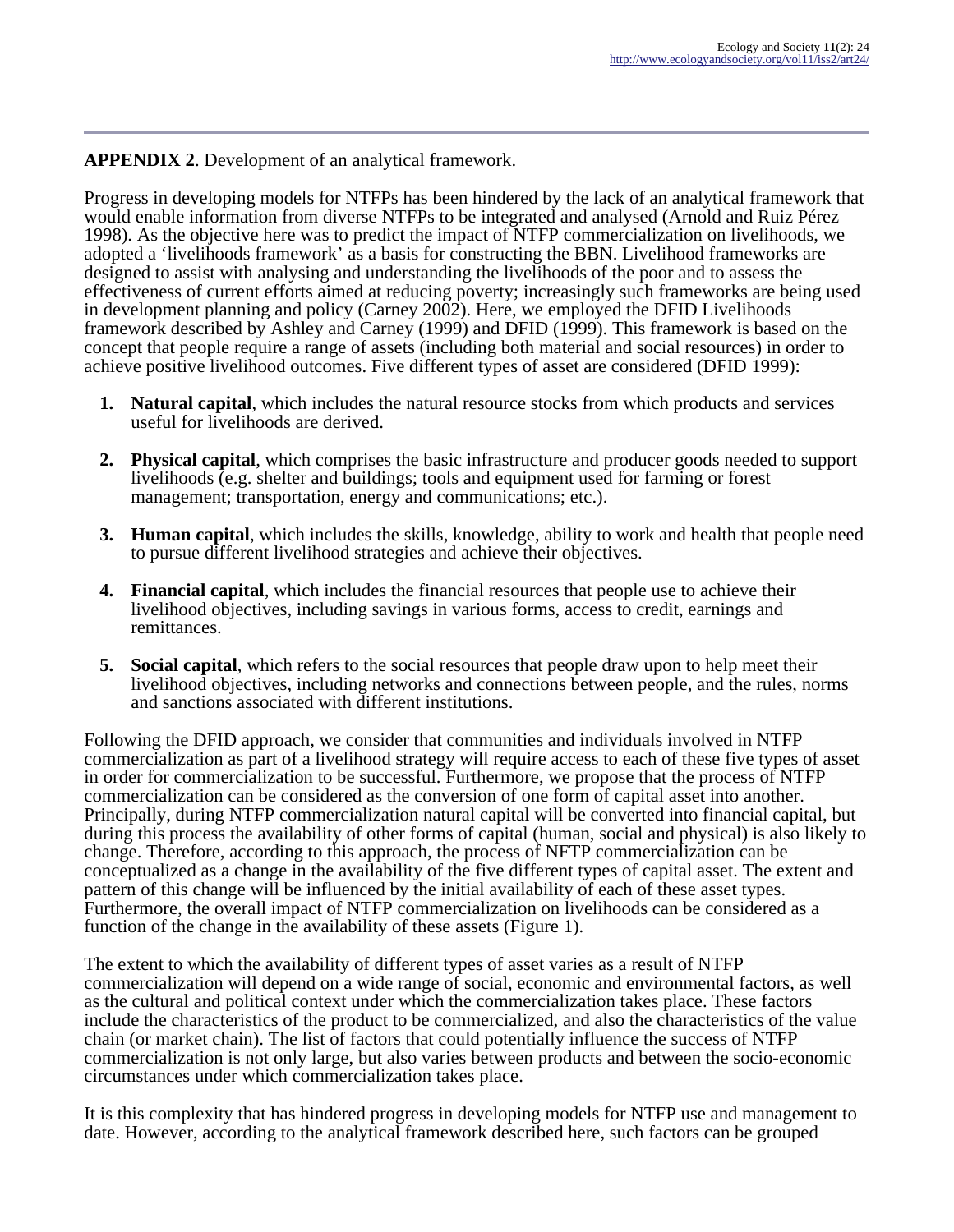according to the type of capital asset that they primarily affect. The framework therefore provides a basis for organizing information about a diverse array of variables that may have an influence on the process of NTFP commercialization. Furthermore, this framework focuses attention on the causal or probabilistic relationships between such factors and the pattern of change in availability of different asset types, providing a link between these factors and the impact on livelihoods.

The selection of factors to be incorporated in the model should be informed by the results of research, which ideally should be participatory, to ensure that the views of the actors involved in NTFP commercialization are adequately represented. Here we used the results of the CEPFOR research project to build a BBN according to the analytical framework described above.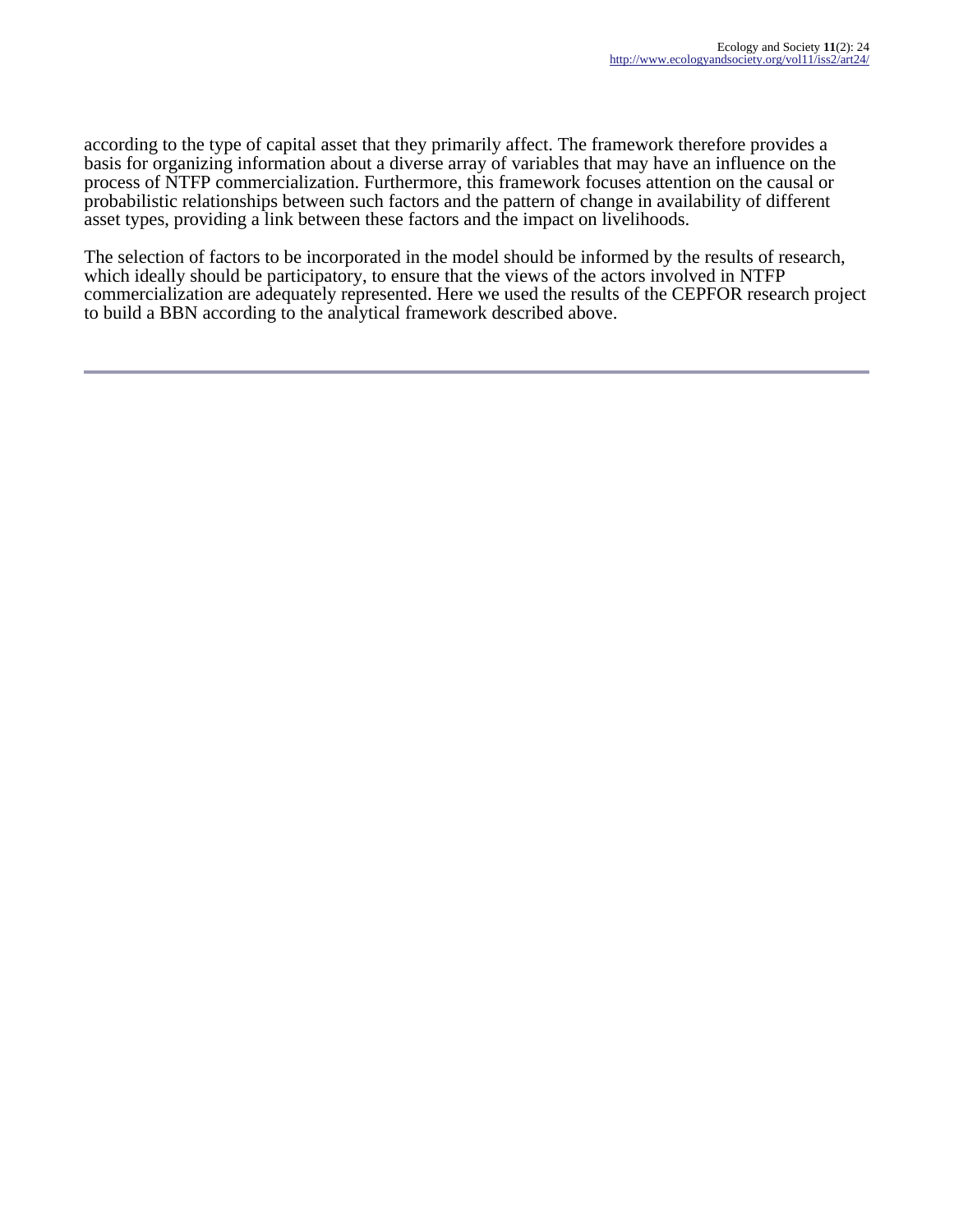# **APPENDIX 3**. The CEPFOR project.

CEPFOR is an interdisciplinary research project that has investigated 19 NTFP commercialization case studies in Bolivia and Mexico (Marshall et al. 2003, 2006, te Velde et al. 2006), with the explicit aim of identifying the factors influencing success of commercialization. For each product a structured 'market' report was written based on a combination of secondary data and key informant interviews at various points along the market chain. These reports described the main market chains for the product, beginning in the study communities and tracking information as far downstream to the final consumer as possible. For each of the case studies a structured 'community' report was also written, based on secondary information and data collected by partner NGOs using participatory techniques (such as timelines, resource mapping, wealth-ranking, Venn diagrams) and key informant interviews.

The data collected covered a wide range of topics necessary for the understanding of current patterns of resource use and management, with a focus on the collection, cultivation, processing and marketing of the case study NTFP. In addition, a formal household questionnaire was used to collect data about the household, its use of the NTFP including any costs and benefits incurred, and the interviewees' perceptions of the household's success and the contribution of NTFPs to their livelihood strategy. In 2002/3 the questionnaire was applied to a total of 289 households divided between the case study communities. Households were sampled using a stratified approach on the basis of participatory wealthranking. A further 117 households not involved in NTFP activities were also interviewed to provide controls. In addition 46 national traders were interviewed using a slightly modified version of the questionnaire. Data analysis included comparative text analysis of the community reports, statistical analysis (principally correlation and regression analysis) of the household data, and construction of value chains (on the basis of the household data and the market reports) for each case study. Full results are presented by Marshall et al. (2006).

These research results were used to identify a list of factors that were found to most influence the process of NTFP commercialization in the case studies examined. For each factor, supporting evidence was available indicating that the factor has a significant influence on the commercialization on one or more of the NTFP case studies examined. Factors were included on the list if they were identified by the participatory research methods (i.e. mentioned by respondents in the informant interviews or questionnaires), or the statistical analysis of household data. These factors include the characteristics of the product to be commercialized, but also include the socio-economic characteristics of the communities involved, and the characteristics of the value chain.

A total of 66 factors were included on the list (App. 4). Each of the factors was then scored for all of the 19 case studies. Scoring was performed by members of the research team familiar with all of the case studies, and was based on all the information sources generated during the research. The nature of the scores differed between the factors, but in the majority of cases a simple Boolean response was employed, indicating whether or not there was any evidence that a given factor had influenced the process of commercialization in that particular case. A complete set of the scores is appended (App. 4).

Those factors that limited NTFP commercialization in more than 60 per cent of the case studies are listed below, grouped into three categories. The percentage value given in brackets represents the proportion of communities in which a particular factor limited success by reducing the availability of physical, natural, financial, human and social capital assets required for commercialization.

### **(A) Structure and function of the value chain**

- Inequitable exertion of market power along the value chain (79)
- Price of the product does not vary in response to changing costs of production (74)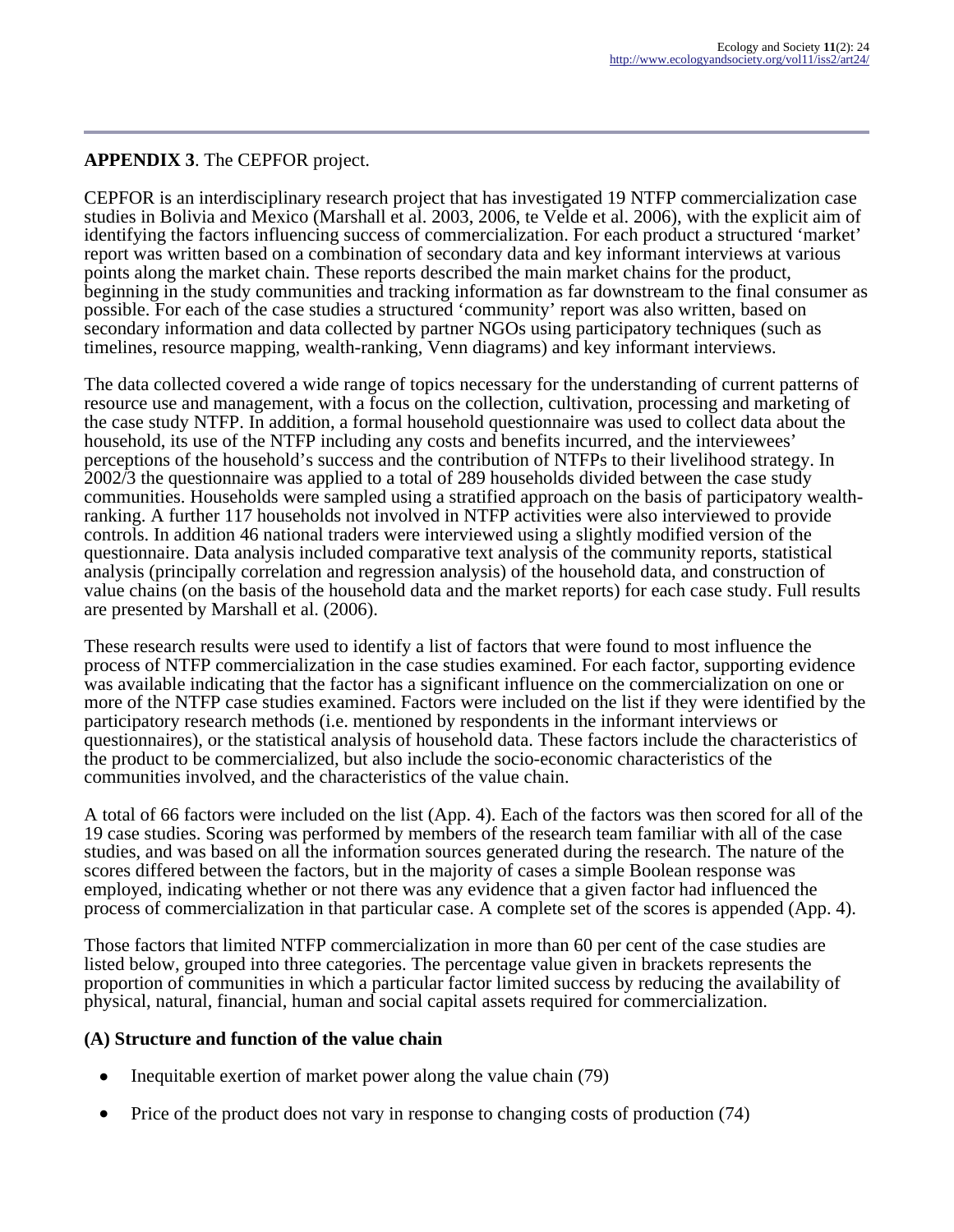- Low development of the brand identity (74)
- Lack of an organization that links producers or processors to buyers (74)
- NTFP value chain does not use the value chain of other products (68)
- Lack of provision of financial capital to commercialization (e.g. credit and loans) by entrepreneurs (68)
- No traditional link between the producers and the consumers (68)
- Producers do not have good access to market information (price, quantity, quality) (68)
- Consumer preference for product quality is not reflected in the price paid to producers (63)
- Lack of entrepreneurs facilitating NTFP commercialization (e.g. through market information and contacts) (63)

## **(B) Community social and economic context**

- Lack of a communication network (68)
- No external financial support available in the form of credit or loans (68)
- Low level of integration of producers into the cash economy (63)

### **(C) Natural resource issues**

- NTFP quality is adversely affected by poor harvesting methods (74)
- Limited amount of resource available (68)
- Competing land uses for NTFP production areas (63)

Some general points emerging from these results are presented below (see Marshall et al. 2006 for a more detailed discussion):

- The most widespread constraint to commercialisation among the case studies was inequitable exertion of market power along the value chain, reported in 79% of cases. Other widespread factors, affecting 74% of cases, were that the price of the product does not vary in response to changing costs of production, low development of the brand identity, lack of an organization that links producers or processors to buyers, and NTFP quality being adversely affected by poor harvesting methods.
- The grouping of the factors highlights the fact that value chain issues were particularly widespread for households and communities, with factors relating to natural-resource issues or the social and economic context of communities being of importance to a relatively low proportion of case studies.
- Households, communities and traders showed a high degree of innovation in overcoming factors constraining successful NTFP commercialization. Some factors, however, such as integration of producers into the cash economy, were outside their control. Understanding the degree to which different actors in the NTFP value chain are able to influence different factors is important for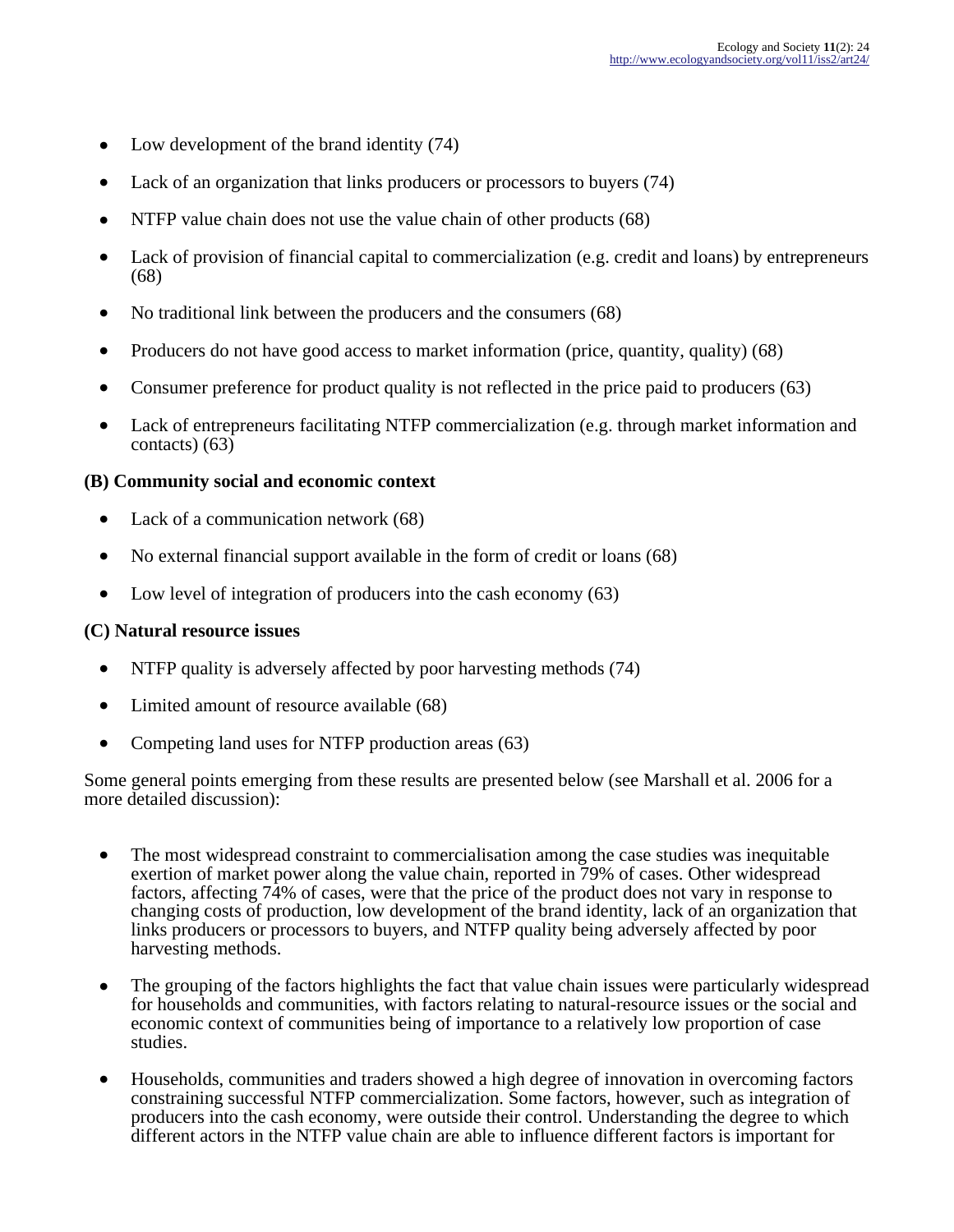determining appropriate policy interventions.

- The linked nature of some of the factors e.g. lack of producer/processor organization can result in inequitable exertion of market power by other actors in the value chain – suggests the need to recognize that policy interventions designed to address one factor may have knock-on effects on other factors.
- Not all factors are equally amenable to policy- or project-level interventions, and such interventions differ in terms of their impacts. The CEPFOR decision support tool, based on the BBN, allows users to explore the potential impacts of different policy scenarios on households and communities, by amending the values of factor scores (App. 7).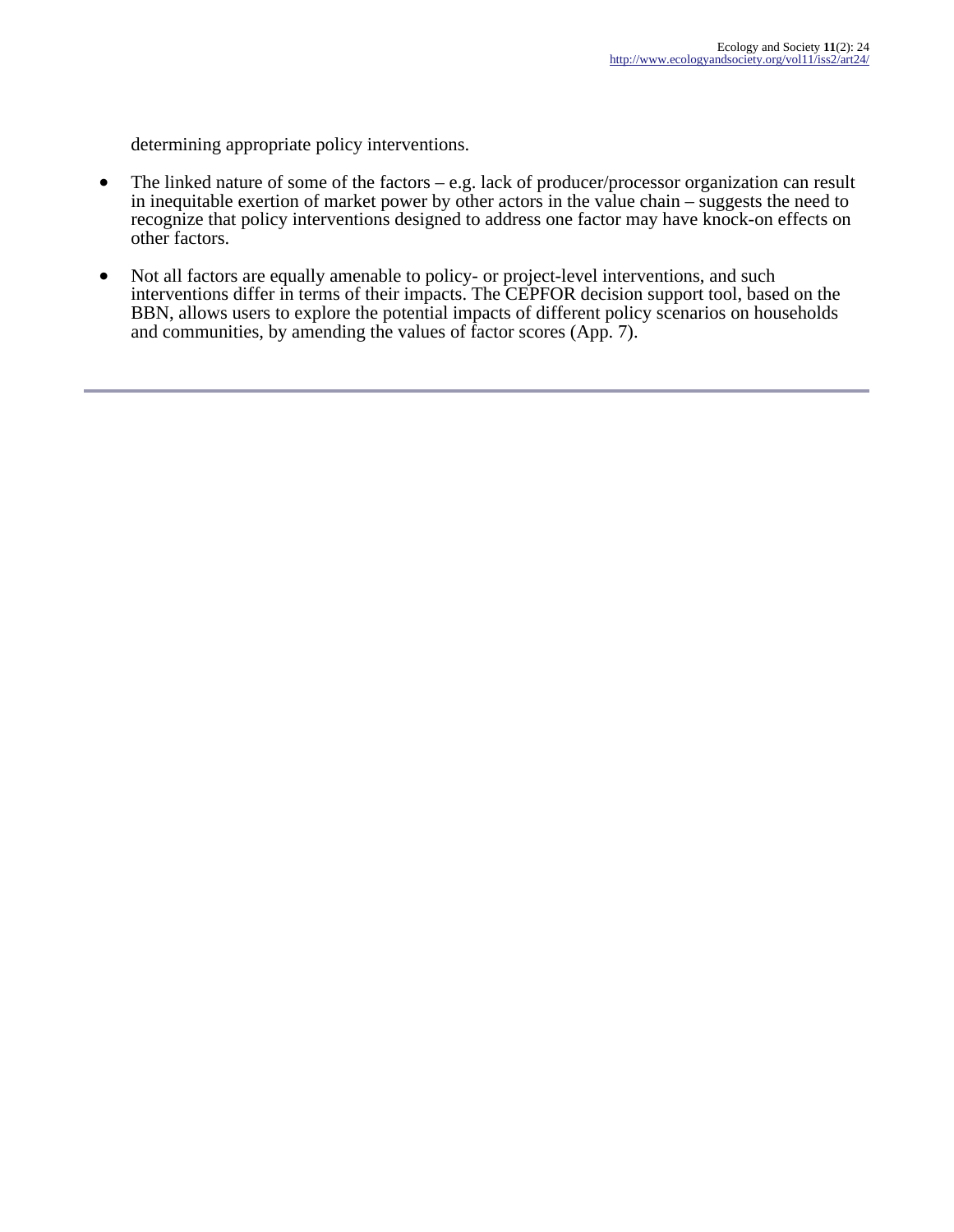**Appendix 4.** See attached spreadsheet – factor scores

*[Please click here to download file 'appendix4.xls'.](http://www.ecologyandsociety.org/1843/appendix4.xls)*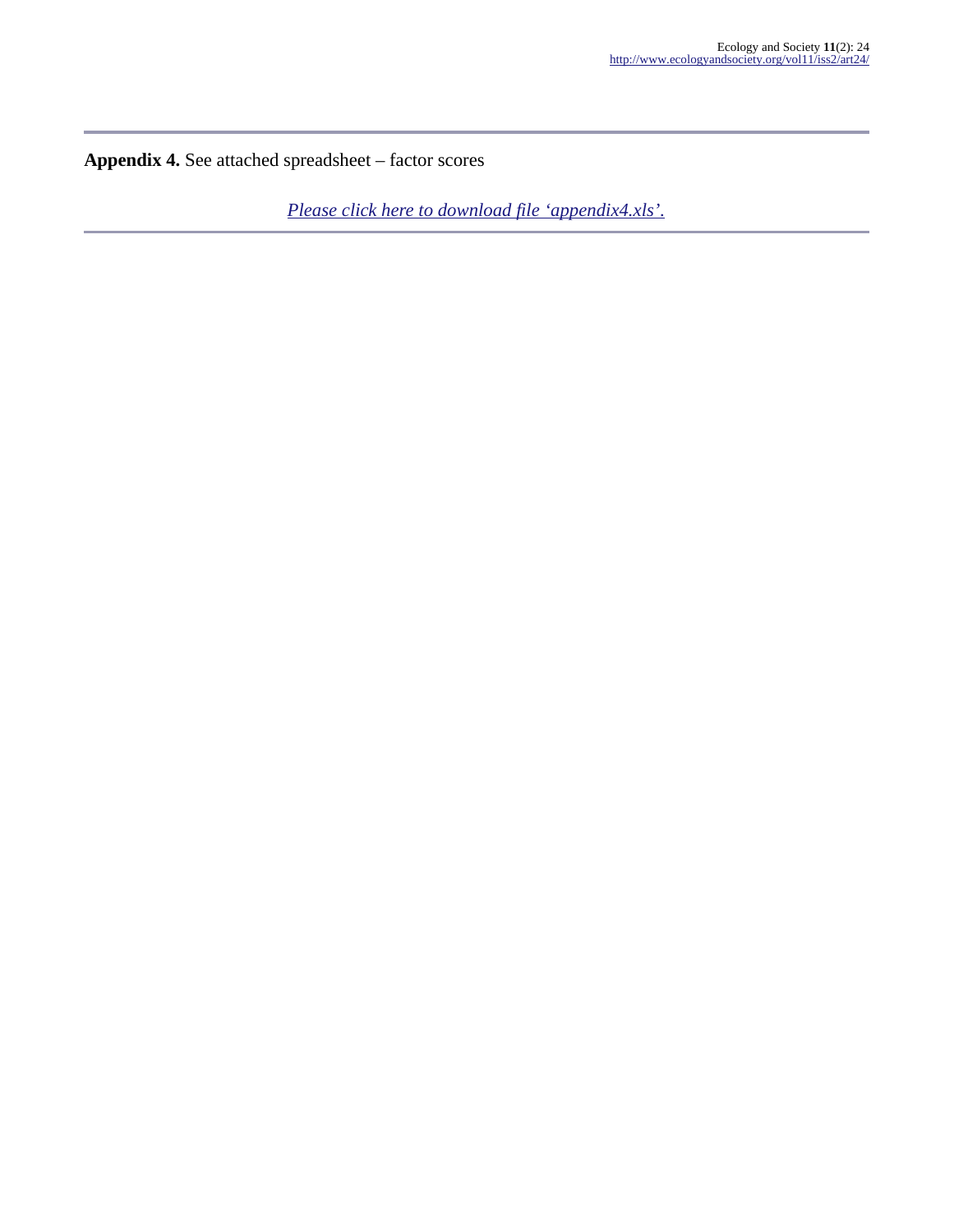### **APPENDIX 5.** Construction of the BBN.

The BBN was constructed using Hugin Developer 6.3, a commercial software package developed and distributed by Hugin Expert A/S, Aalborg, Denmark ([http://www.hugin.com/\)](http://www.hugin.com/). The BBN was constructed by representing variables as nodes connected by directed links (see Appendix 1), which are indications of conditional dependence. A link from node A (parent node) to node B (child node) indicates that A and B are functionally related, or that A and B are statistically correlated. Each child node (i.e. a node linked to one or more parents) contains a conditional probability table (CPT). The CPT gives the conditional probability for the node being in a specific state given the configuration of the states of its parent nodes. When networks are compiled, Bayes' theorem is applied according to the values in the CPT, so that changes in the probability distribution for the states at node A are reflected in changes in the probability distribution for the states at node B.

Nodes were created for each of the five types of capital asset and given two possible states, 'high' and 'low', representing the amount of capital available prior to commercialization. A second set of five nodes was created representing the change in capital assets available resulting from commercialization; these were given five possible states, namely 'Large decrease', 'Small decrease', 'No change', 'Small increase', and 'Large increase'. According to the framework described above, each of the nodes representing the availability of capital assets prior to commercialization was linked to each of the nodes representing change in capital assets resulting from commercialization.

Each of the factors that influences the NTFP commercialisation process (see Appendix 3) was represented as an individual node, linked to one of the five nodes representing capital asset types available prior to commercialization. Factors were grouped according to capital type, such that each factor was linked to a node representing only a single type of capital asset. To avoid unmanageably large CPTs, where necessary nodes representing factors were arranged in sub-groups such that the number of parent nodes per child node was limited to five (following Neil et al. 2000). The states defined for the factor nodes differed between factors, according to the scoring process outlined previously. In most cases, two Boolean states were defined, to indicate whether or not there was any evidence that a given factor had influenced a particular case.

The behaviour of any BBN depends on the conditional probabilities incorporated in the CPTs. These may be derived from a variety of sources, such as expert opinion or appropriate datasets. In the current example, probabilities were entered such that each factor had an equal influence on the state of the appropriate capital asset node to which it was linked. In this way, if all factors were in an appropriate (positive) state, then the probability associated with availability of the capital asset being 'high' would equal 1. Conversely, if all factors were in an alternative (negative) state, then the probability of availability of the capital asset being 'low' would equal 1. It is important to note that the factors were not otherwise weighted, and therefore the BBN is a form of 'null' model, assuming that all factors have an equal effect. However, the number of factors differed between different capital asset types (i.e. 14 in the case of natural capital, 10 for physical capital, five for social capital, 15 for human capital, and 22 for financial capital). As a result, any factor linked to financial capital will have had less individual influence on capital availability than (for example) factors linked to social capital assets, simply because of the difference in the number of factors grouped with these asset types.

In the case of the five nodes representing the change in availability of capital assets resulting from commercialization, CPTs were again constructed based on different combinations of the states of the parent nodes. For example, for the state of an asset node to be 'Large increase' with a probability of 1, then the state of all parent nodes (representing asset availability prior to commercialization) would need to be 'High'. Conversely, if the state of all parent nodes were 'Low', then the state of the postcommercialization asset node would be 'Large decrease' with a probability of 1. Other combinations of 'High' and 'Low' states in the parent nodes were accorded intermediate probabilities in a way that was consistent across capital types. However, the CPTs were weighted in favour of the same capital type. A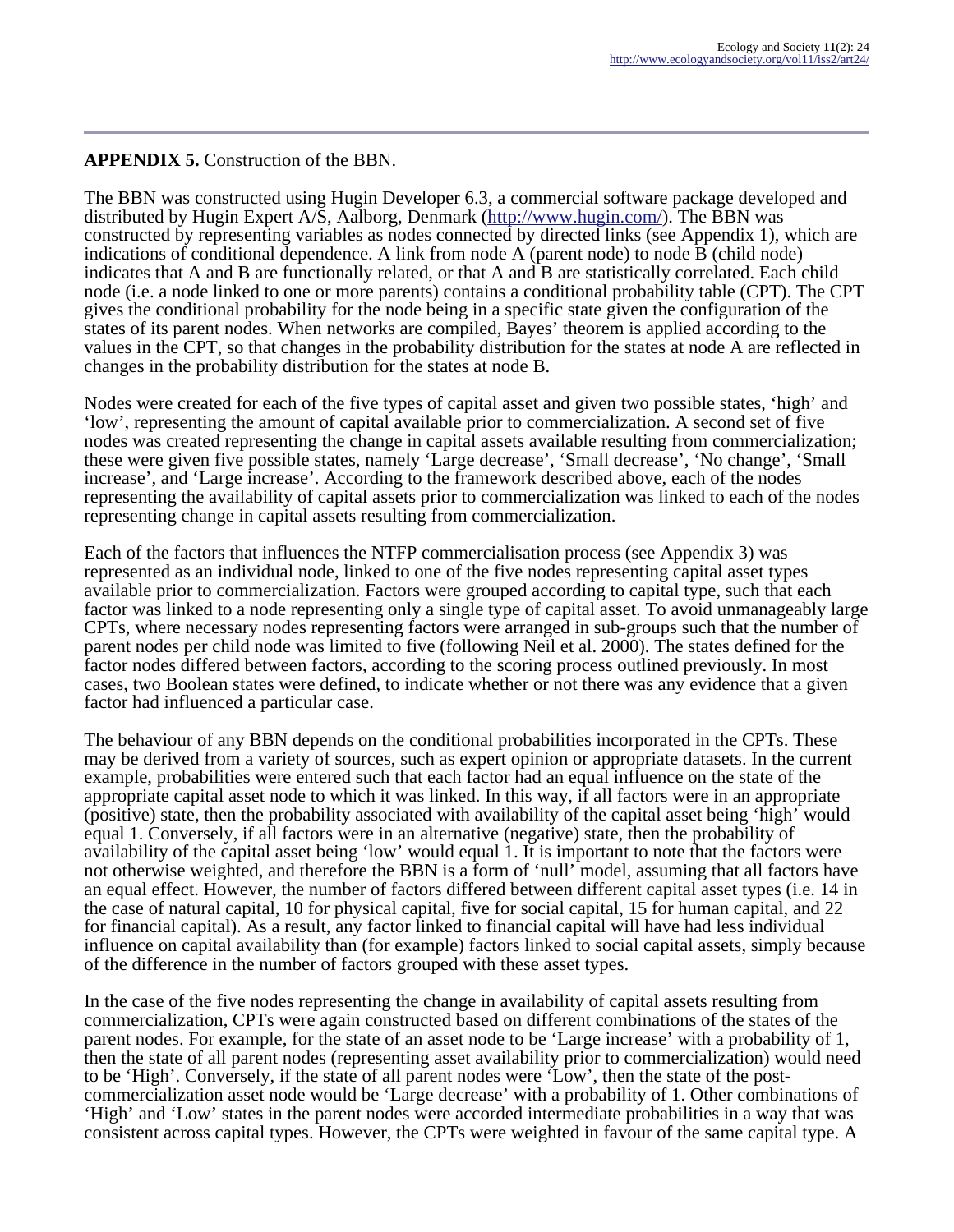'High' state in the parent node of a particular asset type was given a slight positive weighting in the child node of the same asset type, such that 'High' availabilities of specific assets were reflected in a higher probability of an increase in these same assets post-commercialization. This weighting was applied in a consistent way across all five post-commercialization asset nodes, and was included to reflect the beliefs of the research team.

According to this model structure, the nodes representing availability of the different types of capital asset available prior to commercialization behave independently of each other. The probabilities associated with their different states ('high' or 'low') are determined by the states of the nodes representing factors to which they are individually linked. The behaviour of the nodes representing availability of capital assets post-commercialisation is more complex, but is dependent on the probabilities associated with the states of each of the pre-commercialisation asset nodes, inferred according to Bayes' theorem. In this case there is potential for interaction between the capital types, according to the values incorporated in the CPTs.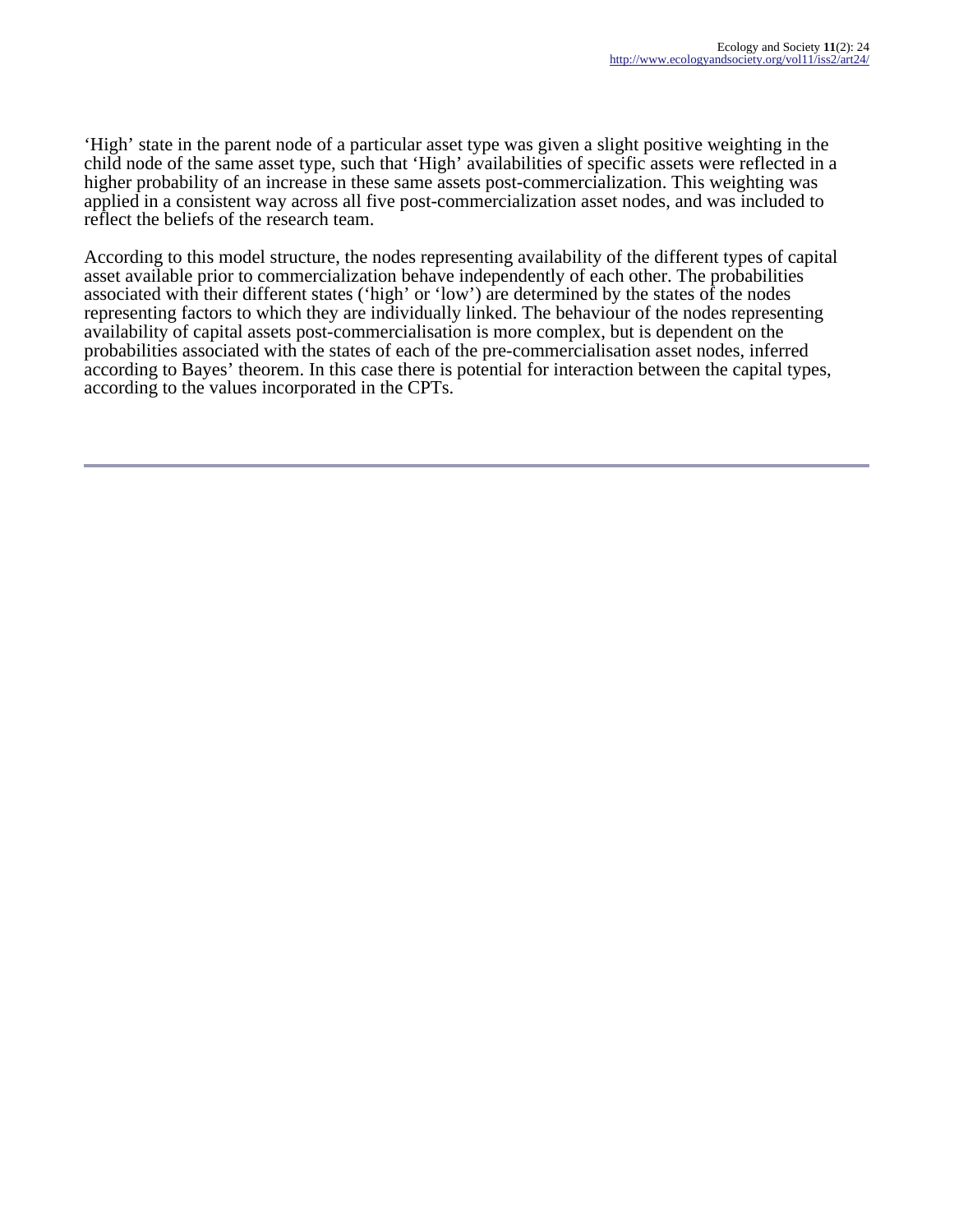**Appendix 6.** See attached spreadsheet – livelihood scores

*[Please click here to download file 'appendix6.xls'.](http://www.ecologyandsociety.org/1843/appendix6.xls)*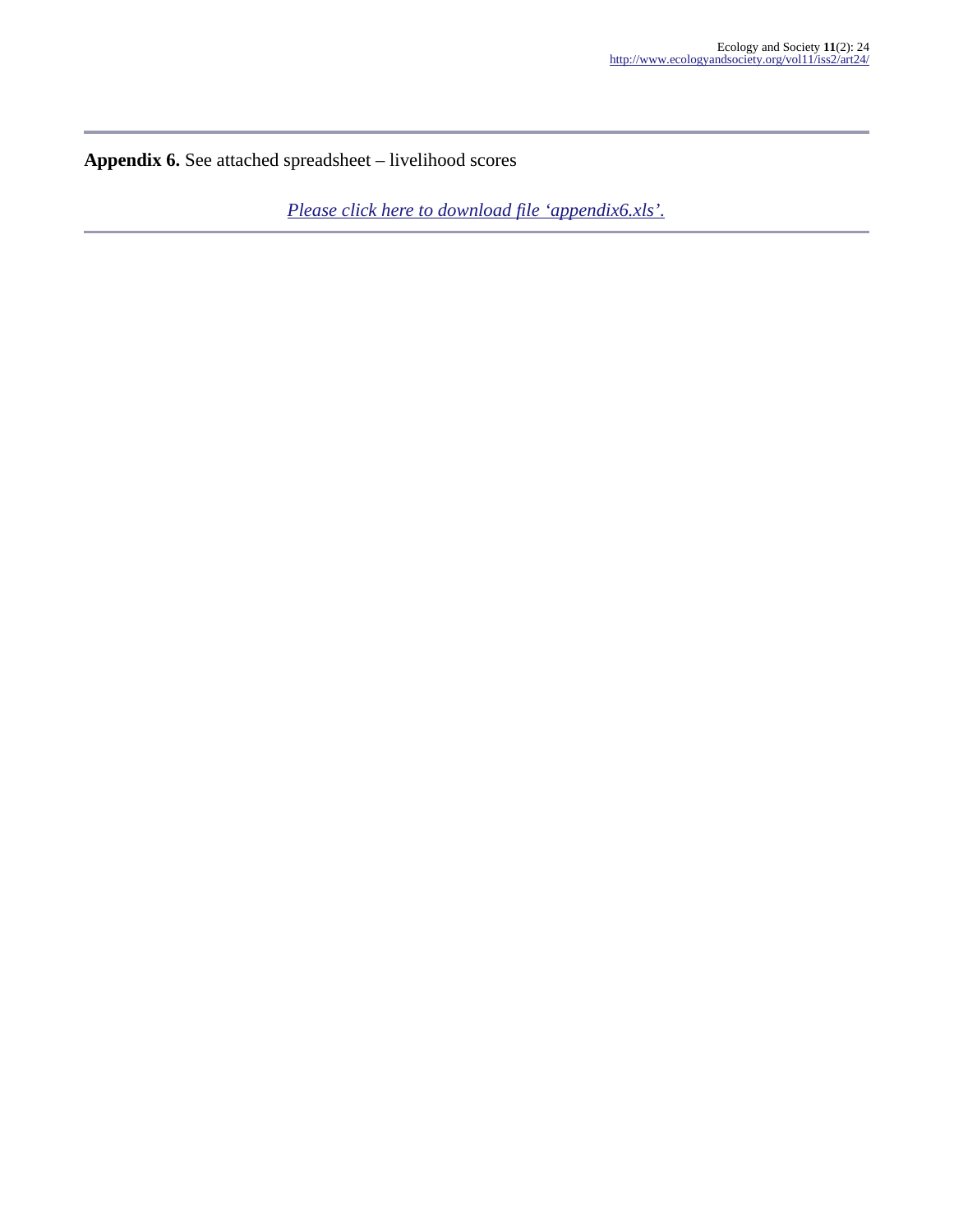## **APPENDIX 7.** Exploration of model output.

Radar diagrams can be used to illustrate the variation between NTFP case studies in the availability of capital assets (Fig. A7.1), as inferred by the BBN from the factor scores for individual cases. The results highlight the pronounced differences that exist between NTFP case studies. For example, whereas Hongos (Cuajimoloyas) scored highly in terms of the availability of human and social capital, others (notably Copal, Pucasucho and Jipi Japa, El Carmen Surutú) scored much less well for these variables. In contrast, the case of Hongos (Cuajimoloyas) was characterized by relatively low availability of natural capital, in marked contrast to Cacao (San Silvestre) and Copal (Pucasucho). These diagrams illustrate the potential value of the BBN as a diagnostic tool for identifying the relative strengths and weaknesses of NTFPs proposed for commercialization in specific socio-economic situations, and providing a basis for identifying appropriate interventions to support commercialization efforts.

**Fig. A7.1.** Radar diagrams illustrating the contrasting availability in different asset types for commercialization of different NTFPs. Six NTFP case studies are presented, illustrating the range in outputs derived for the entire set of 19, namely: A, Hongos (Cuajimoloyas); B, Cacao (San Silvestre); C, Maguey (La Esperanza); D, Palma tepejilote (Yagavila); E, Copal (Pucasucho); F, Jipi Japa (El Carmen Surutú). The values presented are probabilities associated with the asset being of "high" availability, as inferred by the BBN when instantiated with the factor scores for the individual case studies. Abbrevations for capital asset types: N–natural; P–physical; S–social; H–human; F–financial.

文文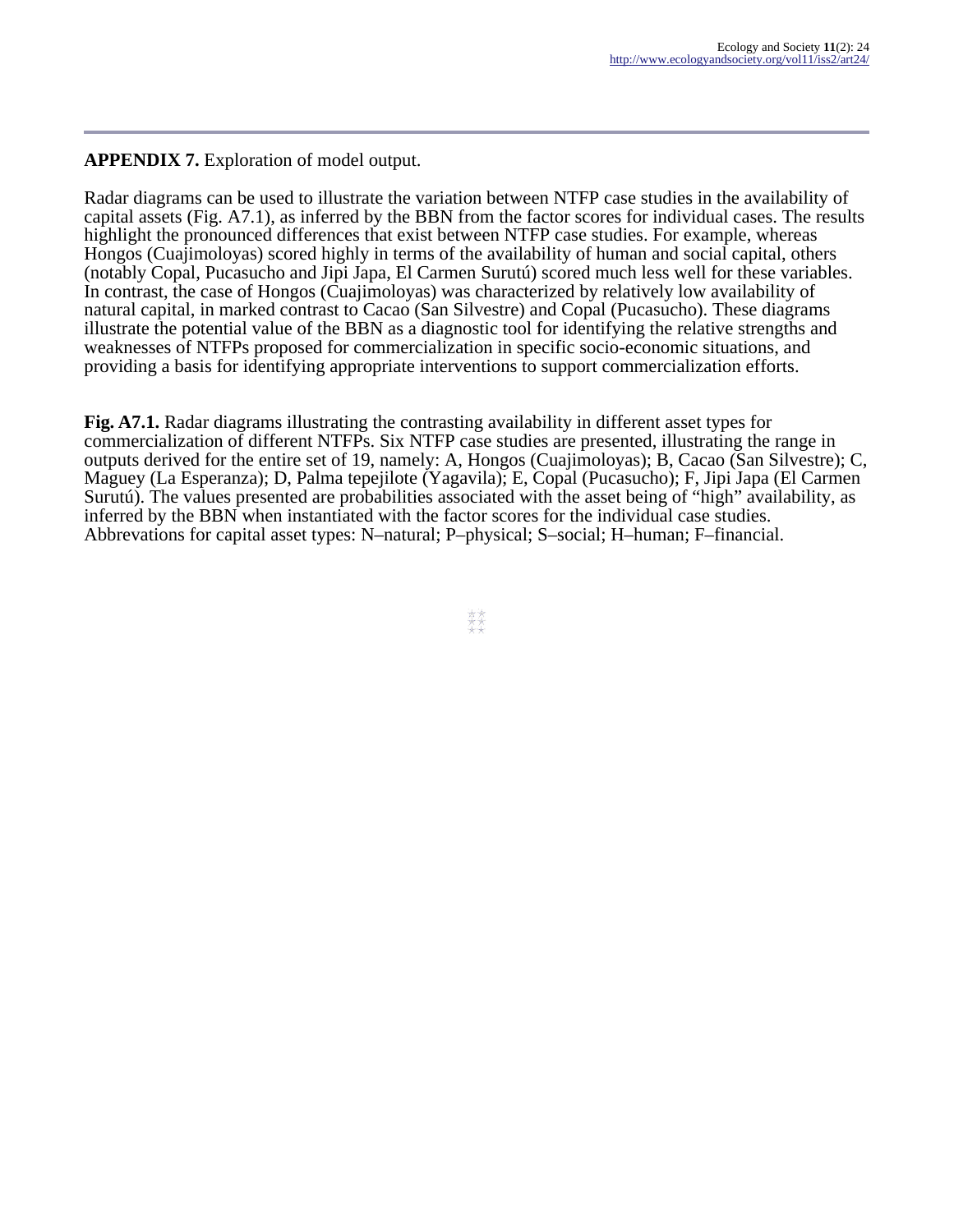The model can also be used to make generalizations regarding the availability of the different capital assets required to support commercialization by combining the factor scores of all 19 case studies. Results indicate that for the NTFP case studies considered here, when considered together, the availability of human and physical assets was relatively high (with probabilities of availability being high of over 0.63 being recorded in both cases). In contrast, BBN inference indicated that natural and social capital were more likely to be classified as 'low' (with probabilities of 0.53 and 0.56 respectively) rather than 'high', suggesting that in general, these assets are more likely to constrain NTFP commercialization. Again, such analyses could potentially inform the planning of interventions designed to support communities in their development of NTFP resources.

The BBN can also be used to examine the potential impacts of commercialization on livelihoods, by referring to the nodes representing availability of assets post-commercialisation. Two examples are provided here to illustrate the range in responses obtained for the CEPFOR case studies (Figs. A7.2, A7.3), produced by instantiating the factor nodes of the network with the values for the individual case studies. In both cases, the impacts are represented as a probability distribution associated with the degree of change in the availability of different assets resulting from commercialization. In the case of Hongos (Cuajimoloyas), the most likely outcome is a small increase in all capital types. In contrast, in the case of Jipi Japa (El Carmen Surutú), the most likely outcome was no change in any of the capital asset types. The fact that outputs are represented as a probability distribution indicates how BBNs can be used to illustrate the uncertainty surrounding outcomes. For example, in the case of Jipi Japa (El Carmen Surutú), increases in the availability of all five assets could potentially occur as a result of commercialization, as indicated by probabilities greater than zero. However, the probability of assets declining in availability is greater than those of assets increasing in every case, suggesting that negative outcomes are more likely than positive outcomes in this particular case.

**Fig. A7.2.** The impacts of commercialization on availability of assets, as predicted by the BBN, for the case study of Hongos (Cuajimoloyas). These outputs were generated by instantiating the network with factor values for these individual case studies (see text).

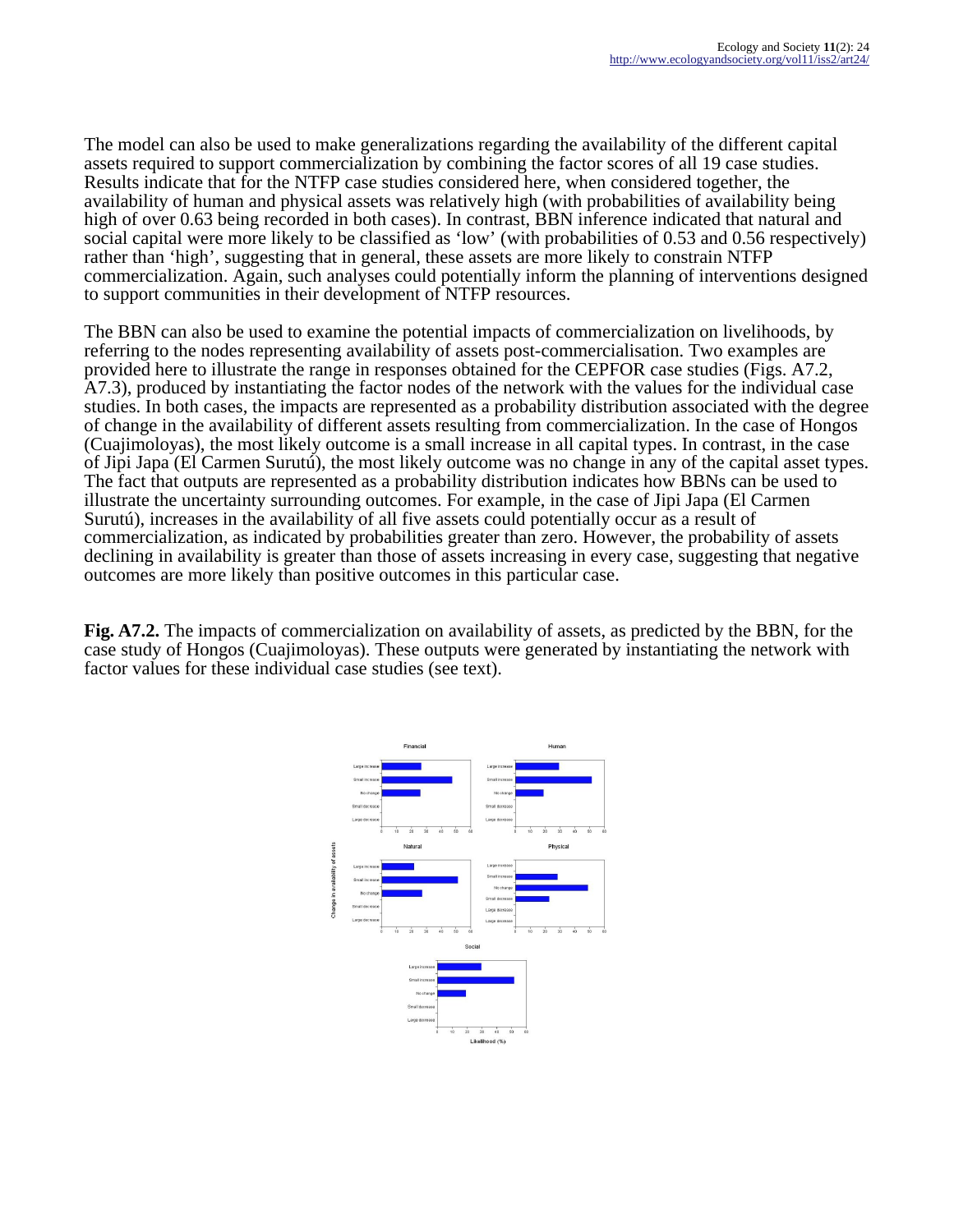**Fig. A7.3.** The impacts of commercialization on availability of assets, as predicted by the BBN, for the case study of Jipi Japa (El Carmen Surutú). These outputs were generated by instantiating the network with factor values for these individual case studies (see text).

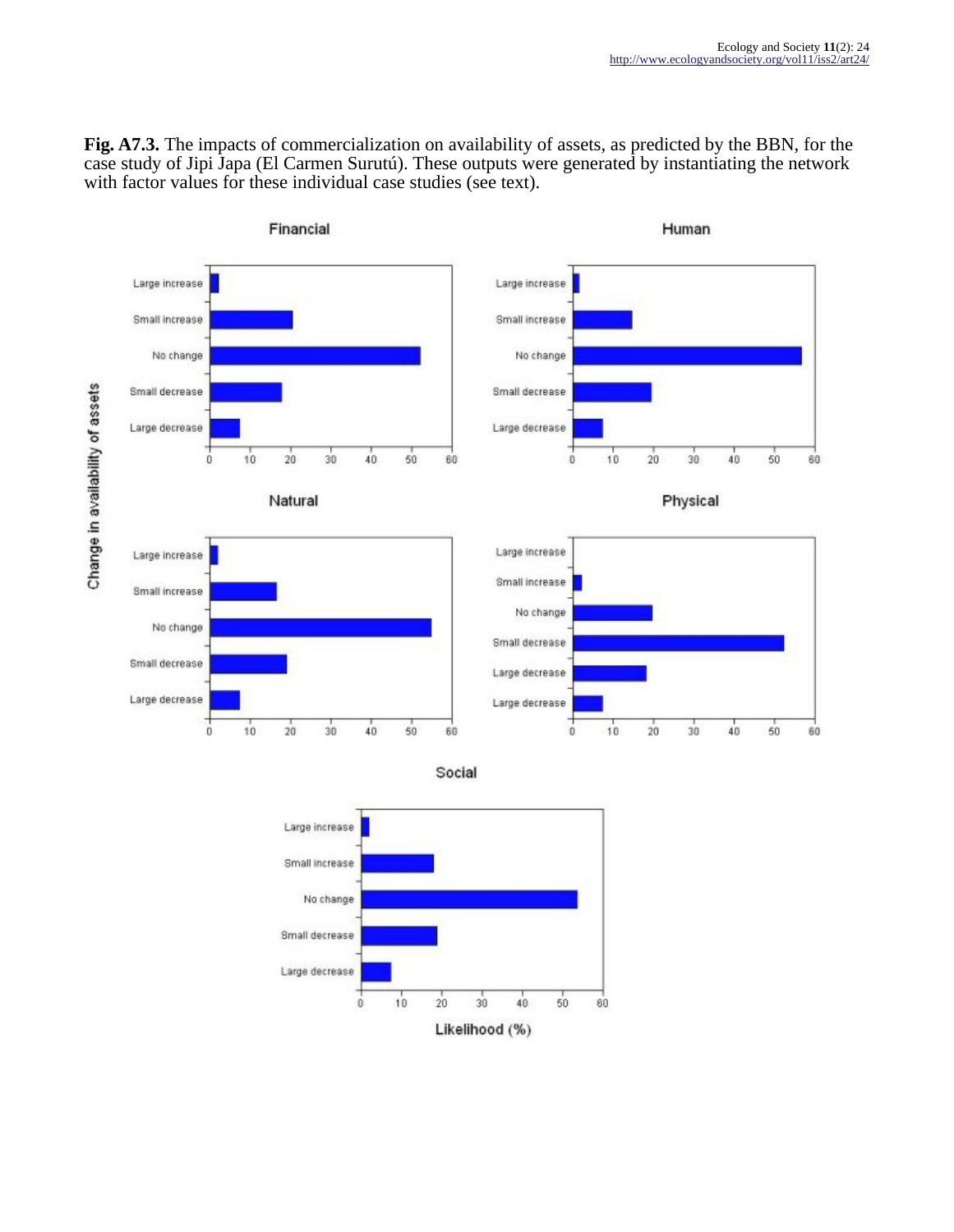### **Use of the BBN to explore policy options**

The BBN can also be used to evaluate the potential impact of different policy interventions on livelihoods. As an illustration, three different interventions are considered here: (1) provision of credit for community level NTFP-based enterprises, (2) improvements to rural transport and communication infrastructure, and (3) promotion of better management of the communal natural resource, for example through the provision of incentives. To explore these potential policy impacts, three case studies were chosen to represent the range of values encountered in the CEPFOR case studies, with respect to the availability of capital assets: Hongos (Cuajimoloyas), Maguey (La Esperanza) and Jipi Japa (El Carmen Surutú). Policy specialists within the research team then defined the likely impact of the interventions on the state of 66 factors identified in the research as influencing the commercialization process, based on expert judgement. Each of the interventions was adjudged to affect a suite of different factors. The number of factors affected was different between the three interventions, being 22, 16 and 16 respectively. Details of the potential impact of the interventions on the factors are described on an appended spreadsheet (App. 4).

To determine the potential impact of these interventions on livelihoods, the BBN case file for each of the three products was amended by changing the state of factors adjudged to be affected by the intervention, and by instantiating the nodes appropriately. The predicted effects of the intervention on the availability of assets required to support livelihoods, according to the DFID livelihood framework, was then illustrated using radar diagrams (Fig. A4). The results illustrate how the impacts of particular policy interventions are likely to differ among NTFP case studies, reflecting their different asset availabilities and the state of the factors prior to the intervention. Impacts were generally more pronounced for Jipi Japa (El Carmen Surutú) than for the other case studies considered, reflecting the relatively low availability of capital assets at the outset in this case study (Fig. A4). Interventions also differ in terms of the capital that they most affect. For example while Intervention 1 generally increased financial capital assets, it had little effect on natural capital. In contrast, Intervention 3 had a pronounced impact on availability of natural capital (Fig. A7.4).

These results highlight the value of the BBN as a decision support tool, enabling the potential impact of different policy interventions to be evaluated. The results suggest that it might be difficult to generalize among NTFPs regarding the potential impact of an intervention. Effective interventions depend upon understanding the factors limiting NTFP commercialization in each specific case, as represented here by the factor scores. Where availability of assets is relatively high, such as human and social capital in the case of Hongos (Cuajimoloyas), the impacts of any intervention on these assets are likely to be relatively slight. However, in cases where assets are lacking, policy interventions can be highly effective in increasing the availability of assets on which livelihoods depend, and therefore in increasing the probability of NTFP commercialization being successful. The relationship between policy interventions and the BBN is illustrated by an expanded analytical framework (Fig. A7.5).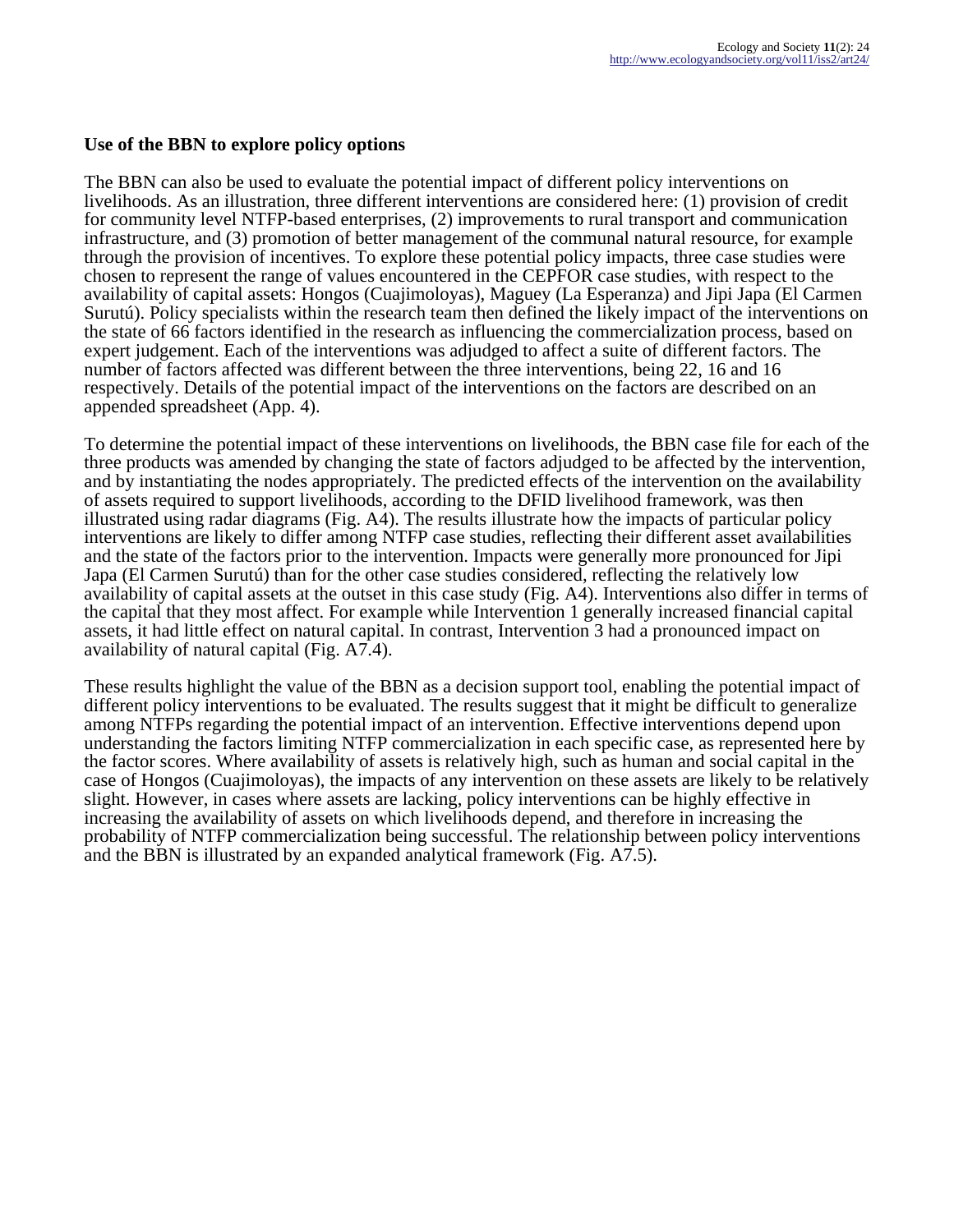**Fig. A7.4.** Radar diagrams illustrating the predicted impacts of different policy interventions on the availability of different asset types for commercialization of different NTFPs. Three NTFP case studies are presented, illustrating the range in outputs derived for the entire set of 19, namely: A–Hongos (Cuajimoloyas); B–Maguey (La Esperanza); C–Jipi Japa (El Carmen Surutú). The values presented are probabilities associated with the asset being of "high" availability, as inferred by the BBN when instantiated using data for the individual case studies. Abbrevations for capital asset types: N–natural; P–physical; S–social; H–human; F–financial. The first column presents values for the NTFP case studies as determined by the CEPFOR research, representing the current situation. The three subsequent columns illustrate predictions according to three policy interventions, respectively: (1) provide credit for community-level NTFP-based enterprises, (2) improve rural transport and communication infrastructure, and (3) promote better management of the communal natural resource.



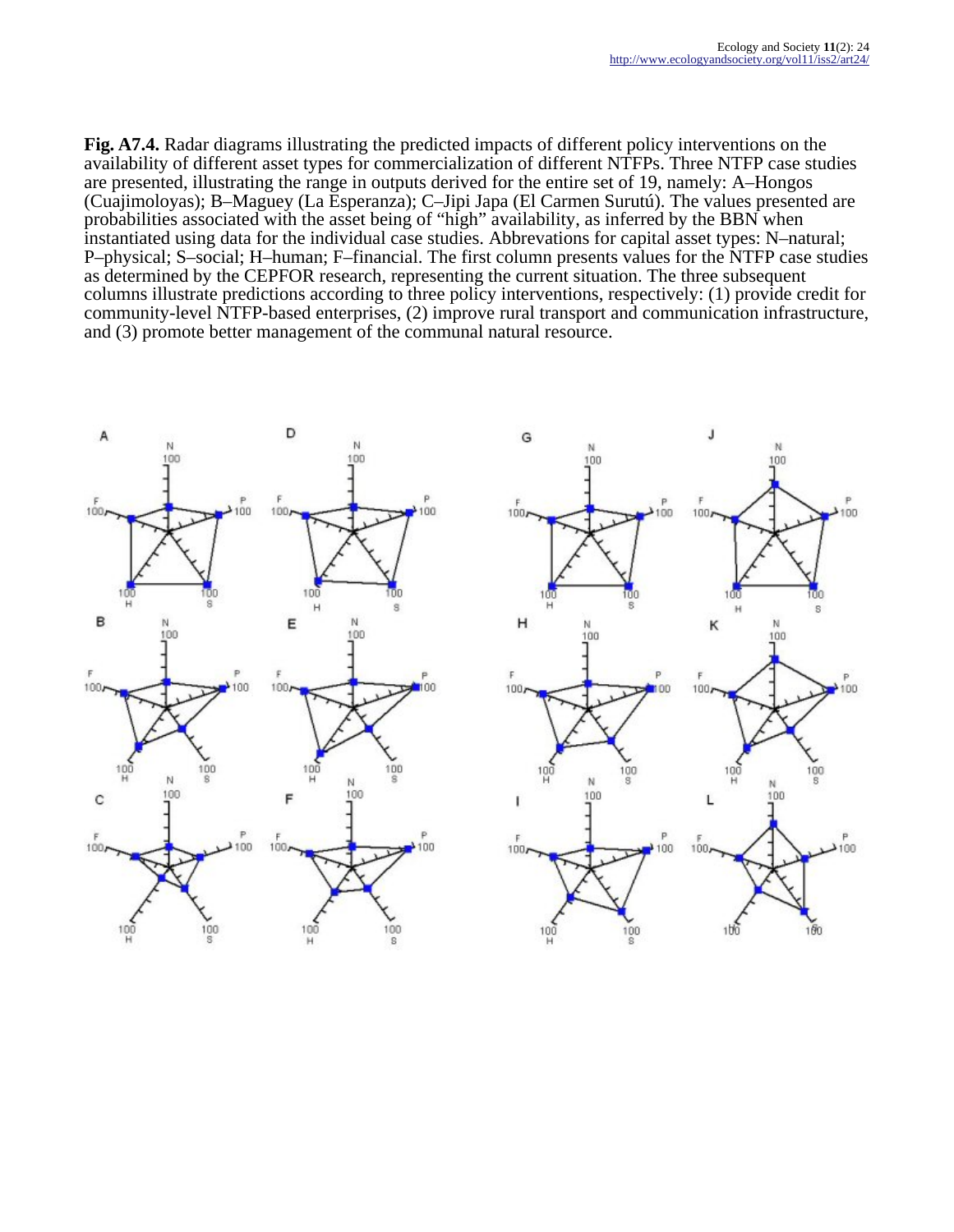**Fig. A7.5.** Expanded analytical framework for assessing the impact of policy interventions on NTFP commercialization processes and on livelihoods. We propose that policy interventions mediated through appropriate institutions and processes will influence both the factors influencing commercialization and the process of NTFP commercialization itself, as well as alternative livelihood strategies. Policy context will also influence the vulnerability context of actors involved in commercialization, reflecting the impact of external shocks, market trends, seasonal variation, etc. The impact of policy interventions on livelihoods is determined by their impact on availability of the five types of asset before and after commercialization.